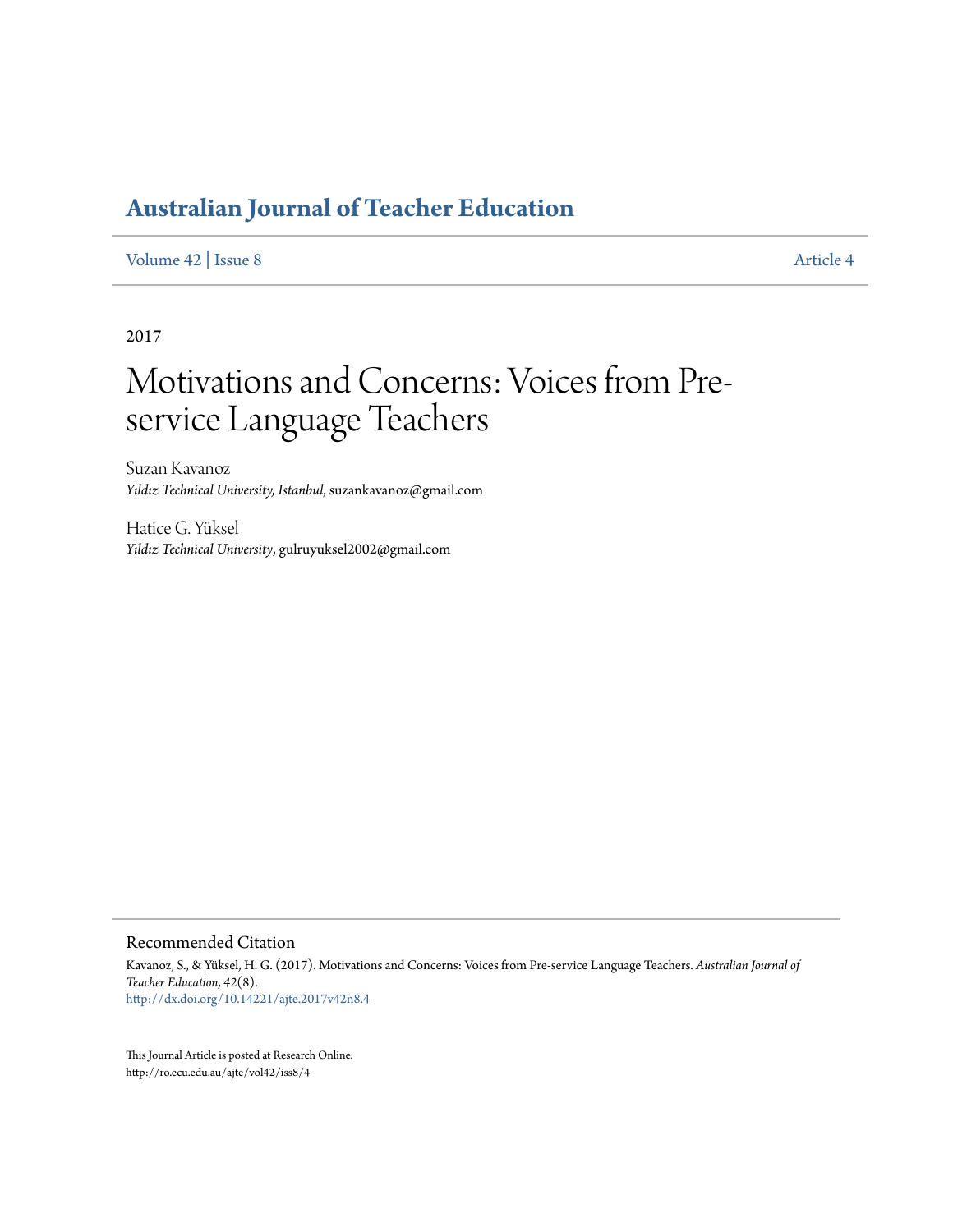# **Motivations and Concerns: Voices from Pre-service Language Teachers**

Suzan Kavanoz H.Gülru Yüksel Yıldız Technical University, Turkey

*Abstract: Contemporary interactionist theories conceive identity formation as a dynamic process that is continuously co-constructed within a social context. For pre-service language teachers, teacher education programs constitute the context in which their professional identities are formed. This cross-sectional qualitative study aims at exploring variations in pre-service language teachers' motivations, and concerns in order to understand how their identity is developed throughout teacher education programs. Data were collected from 121 pre-service language teachers at a state university in Turkey through their written reports. The differences across years with respect to their motivations and concerns indicated that as pre-service language teachers proceed along their education; their professional identity does not remain stable. The fluctuations observed among different year levels demonstrate the interplay between the context and the self. We suggest that these personal attributes need to be monitored in order to enhance language teacher education programs.* 

**Keywords**: concern; motivation; pre-service teacher; teacher education; teacher identity.

#### **Introduction**

Contemporary interactionist theories conceive identity formation as a dynamic process that is continuously co-constructed within a social context. Theories of psychology on identity argue that individuals perpetually organize their personal and professional "selves" based on their experiences (Cruess et al., 2015). Correspondingly, professional teacher identity, which is pertinent to how teachers see themselves as teachers (Beijaard, Meijer, & Verloop, 2004), is developed on the basis of teachers' interpretations and customizations of contextual factors (Webb, 2015). In other words, a teacher's professional identity is shaped by the interaction between person and his or her context. An individual's occupation might be a stabilizing and integrative force in the formation of one's professional identity since individuals interpret and internalize certain norms of professional behaviors dictated by the society in different ways (Flores & Day, 2006). For this reason, professional identity formation is considered as an outcome of the interaction between the context and the self. Beauchamp and Thomas (2009) argue that "identity shifts may occur throughout a teacher's career as a result of interactions within schools and in broader communities" (p. 175). Furthermore, in a recent paper published in a special issue of TESOL Quarterly devoted to Teacher Identity in (Multi)lingual Contexts, Song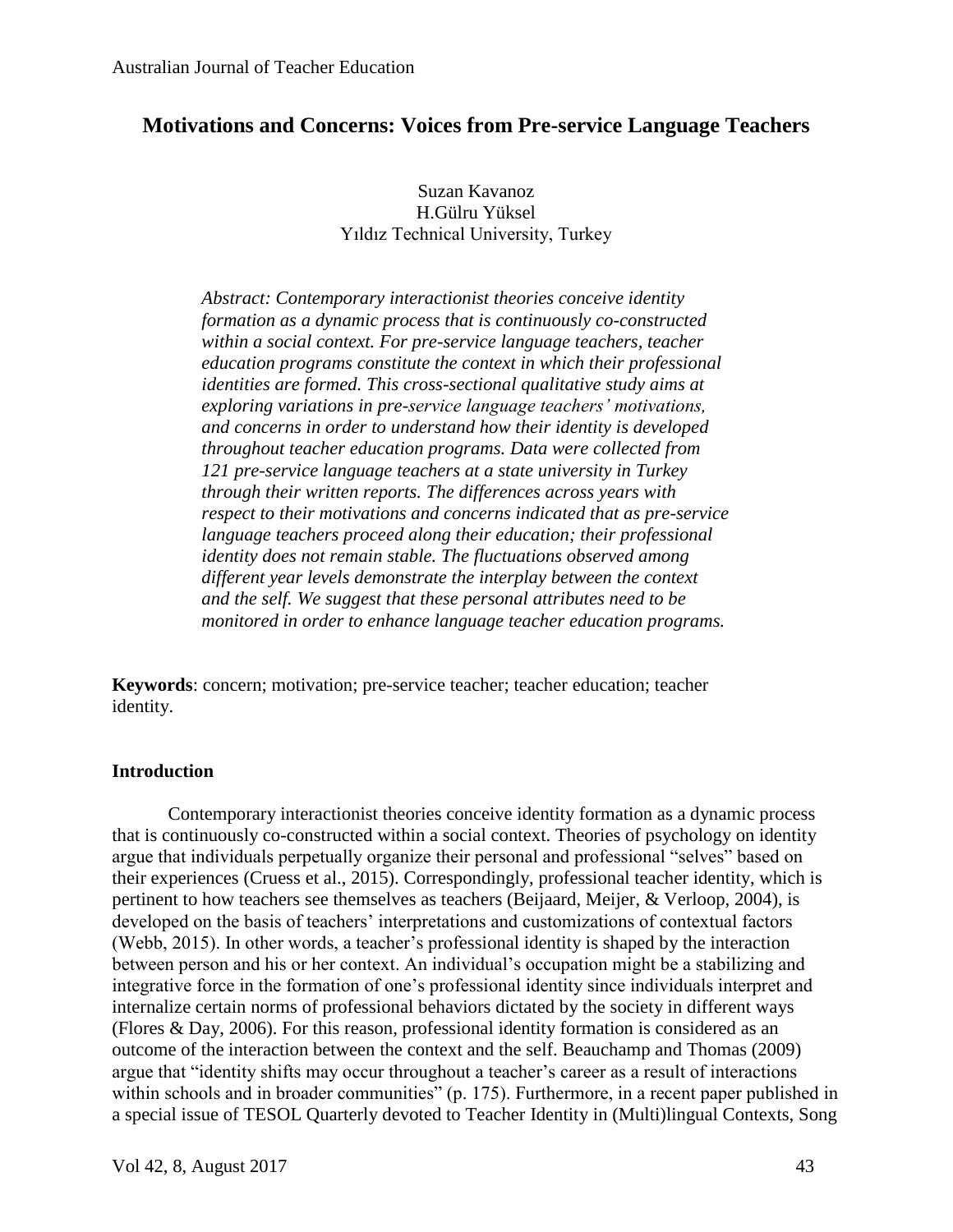(2016) posits that narrative accounts of language teacher identity accentuates teachers' emotions as a critical constituent in self-transformation and requires attention to context in language teacher education. With this respect, for pre-service teachers, teacher education programs form the context in which teacher candidates are provided with the necessary conditions that help them create clear self-images and professional identities.

Studies in educational research suggest that the social conditions, personal and professional beliefs, and practices are integral to each other (Day et al., 2006). Given this reciprocal relationship between identity and certain factors that influence teacher practices, investigation of these factors is essential. Motivations and concerns are two major factors that might affect pre-service language teachers' (PSLTs) identity. While student teachers gain new experiences during their initial teacher education, they acquire new perspectives and perceptions regarding their motivations to choose the profession. Studies conducted with practicing teachers as participants have shown that compared to other professional groups, teachers can easily lose their occupational motivation (Neves de Jesus & Lens, 2005), which most of the times leads to high attrition rates and burn-out (Jalongo & Heider, 2006). Results of studies with student teachers as participants have indicated that prospective teachers with high motivation and low concern demonstrate more willingness to commit to their education and they are likely to be more involved in teaching as professionals (Sinclair, Dowson, & McInerney, 2006).

This article reports an account of pre-service language teachers' motivations, and concerns about teaching profession as articulated by PSLTs at different levels of their initial teacher education. Such exploration will provide insights into the effect of the program implemented and thus will offer valuable information about the steps that should be taken to improve the program as regards to decreasing their concerns and increasing their motivation. In this study, the ways pre-service teachers' identities were shaped and reshaped through the process of teacher education were investigated using their motivations, and concerns as indicators of their professional identity development.

The rationale behind focusing on motivations and concerns derives from the assumption that although student teachers hold certain lay theories and conceptions at the commencement of the program, during teacher education, they develop new conceptualizations about the profession. Additionally, the findings of our earlier study with senior year PSLTs on prior experiences indicated the influence of initial teacher education program as a variable affecting their motivations and concerns about teaching (Yüksel & Kavanoz, 2015). Therefore, we hypothesize that during their education, the aspects they find motivating and challenging about the profession will evolve as they are exposed to new skills, knowledge, and competencies they will need. For this reason, this research was designed as a cross-sectional study delineated by the following questions.

**1.** Do PSLTs' motivations to become language teachers change across years?

**2.** Do PSLTs' concerns about language teaching change across years?

#### **Background to the Study**

Professional teacher identity has been explored extensively in recent teacher education research particularly for enhancing teacher quality (for example, Beijaard et al. 2004; Freese, 2006; Korthagen, et al., 2001; Olsen, 2008; Sachs, 2005; Morgan, 2004). Findings of previous research indicate that throughout initial teacher education programs, student teachers undergo certain changes that contribute to their identity development (Bennett, 2013; Chong, Low, &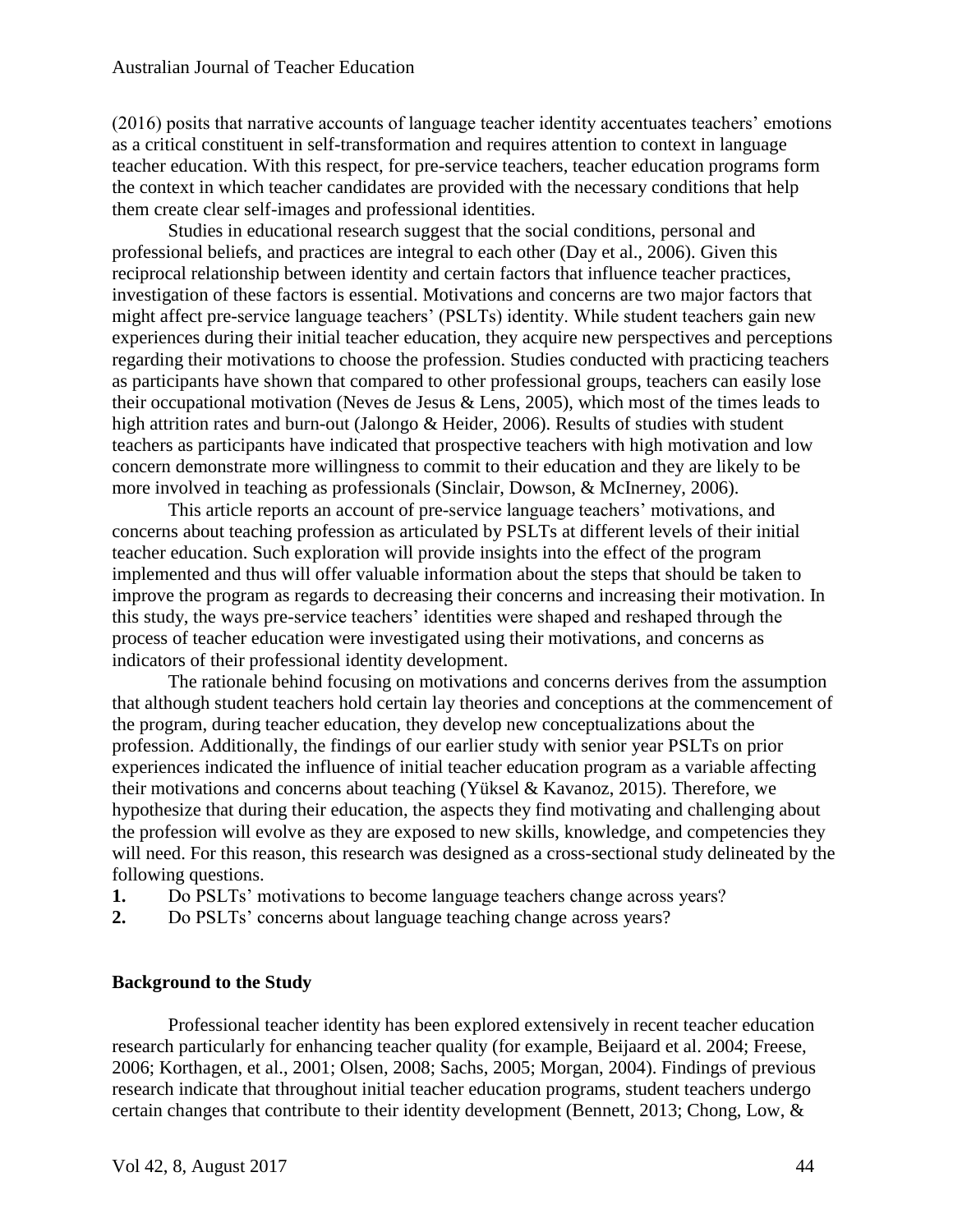Goh, 2011; Sheridan, 2013). Yet, since each context imposes a range of different interactions and influences on their identity formation, defining and investigating identity is a complicated endeavor.

In literature, the concept of teacher identity is defined in various ways. For example, Beijaard et al. (2004) define teacher identity as the way teachers perceive themselves as teachers. Olsen (2008), however, looks at the construct from a socio-cultural perspective and uses the term to refer to "the collection of influences and effects from immediate contexts, prior constructs of self, social positioning and meaning systems" (p. 139). Sachs (2005) highlights its dynamic nature by arguing that "teacher identity is not something that is fixed, nor is it imposed; rather it is negotiated through experience and the sense that is made of that experience" (p. 15). Although no consensus has been reached regarding its definition, researchers seem to agree that it is a complex and life-long process of discovering oneself throughout which they get to know their "self" images. Current research on language teacher identity focuses on the importance of understanding the professional and individual identities of language teachers with the claim that teachers are crucial elements in determining how language teaching is performed (Varghese et al., 2005).

Literature review on teacher motivations focuses on extrinsic, intrinsic, and altruistic motivations as three factors why teachers choose the teaching profession. Intrinsic motives refer to the enjoyment one gets from working with young people, while extrinsic motives involve rewards like job security, long vacations, and suitability of working hours. Altruistic motives, on the other hand, resonate contributing to creating a positive environment or acting as role models for students (Bastick, 2000; Richardson & Watt 2005; Yüce et al., 2013). Depending on the context, teachers' motivations for choosing the profession can show variations. As remarked by Boyd et al. (2006) pathways that individuals follow to enter the career as well as cultural and contextual factors may influence career choice motivations. Despite extensive research on teacher motivations, little is known about pre-service teachers' motivation, and even less is known about their concerns. Extensive attention has been paid to teacher motivation in developed countries mainly arising from the need to address teacher shortage and retention problems (OECD, 2005). Previous studies conducted in the Netherlands (Canrinus & Fokkens-Bruisma, 2011; Fokkens-Bruinsma & Canrinus, 2012), USA (Hayes, 1990), Australia (Watt & Richardson; 2007, 2008) and Korea (Jeong, 2016) reported intrinsic and altruistic reasons such as love of children and desire to make a positive impact in pupils' lives to be primary motivations for education majors. On the other hand, the findings of studies conducted in developing countries such as Brunei (Yong, 1995), Zimbabwe (Chivore, 1998), and Indonesia (Mukminin, Rosmiati, & Ariyanti, 2016) revealed that teachers were extrinsically motivated due to reasons such as salary, job security, and career status.

Unlike developed countries, the situation in Turkey is different in that the basic problem is not the teacher shortage but teacher quality. As reported by Kılınç et al. (2012) in most of the teaching areas, there is an oversupply of teachers. According to 2017 projections of Ministry of National Education (MoNE), teacher shortage can be experienced only in the following areas: English language teaching, special education, pre-school, and elementary school (MONE, 2017). Despite this need, much of the research on motivations focuses on teacher education in general neglecting domain specific motivations as stated by Topkaya and Uztosun (2012). In Turkish context, results from empirical motivation studies paint a blurry picture. Eren and Tezel (2010), for example, presented findings similar to those of developed countries. In their study, perceived teaching ability, intrinsic career value, career choice satisfaction, and social contribution were highly valued motives for prospective language teachers. On the contrary, in their exploratory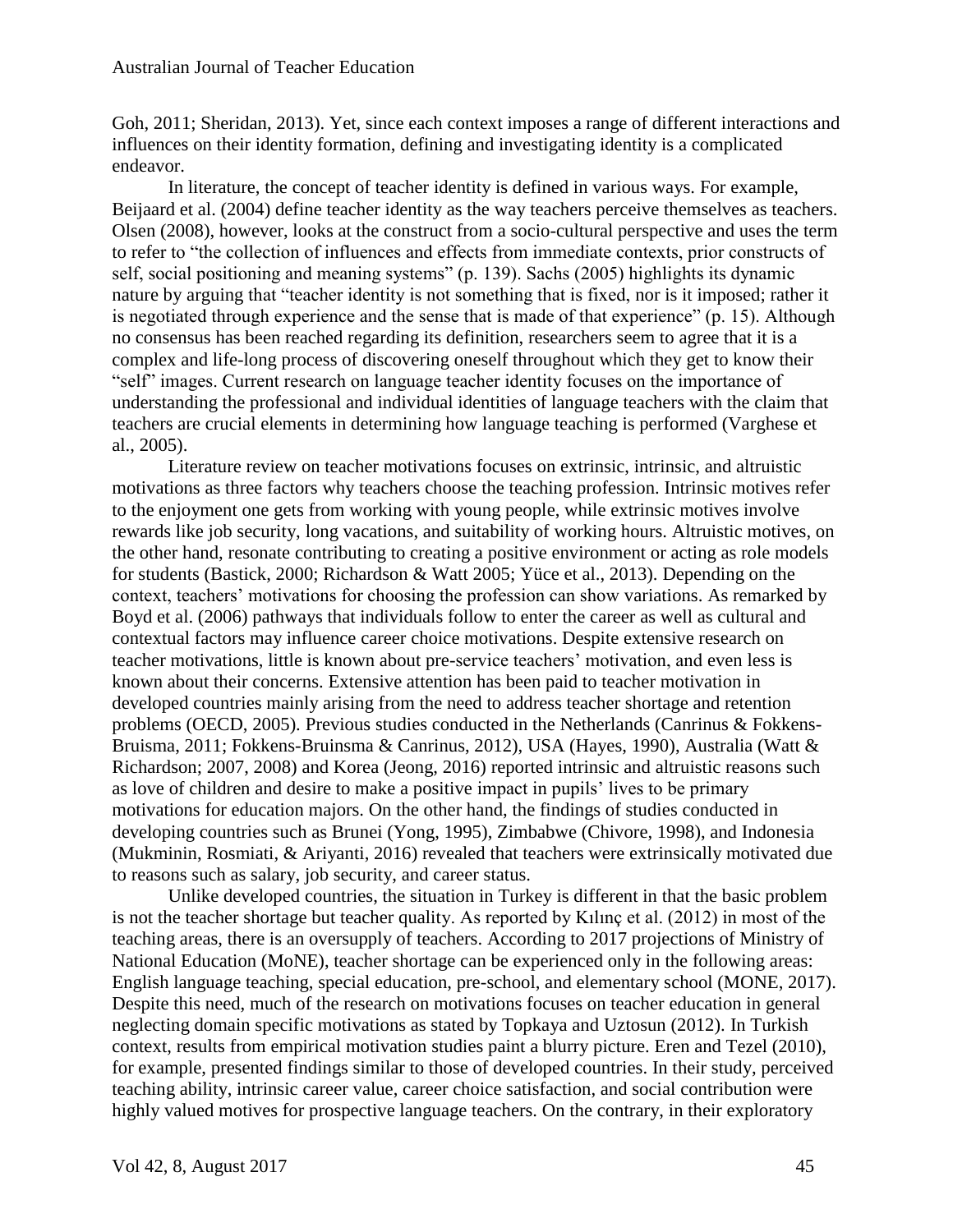study examining the background characteristics, socio-cultural values and pedagogical beliefs of 18,226 first-year student teachers from 51 faculties of education Aksu et al. (2010) reported that more than half of their participants had chosen teaching as their future profession because of job security, flexible hours and holidays, which refer to extrinsic motivations.

Most of the studies on motivation are quantitative in nature and hence limited in giving complete descriptions of participant responses. In addition, there is not much research that allows us to understand the extent of change in pre-service language teachers' motivations through their university education. There is, therefore, a need for more empirical research to investigate the process of motivation, understand whether motivations change, and examine the contextual conditions where such changes occur. In our qualitative study, we attempted to probe into the ways in which PSLTs think or feel at different levels of teacher education.

As aforementioned, teacher identity is context bound and its development is influenced by different internal and external factors. In the case of pre-service teachers, the teacher education program is considered as the context. The connection between teacher identity and concern has been established in previous studies (Fokkens-Bruinsma & Canrinus, 2012; Fuller, 1969; Fuller & Brown, 1975; Stair, Warner, & Moore, 2012; Zembylas, 2003). Concerns are mainly described as topics or areas perceived as problematic by teachers (Fuller, 1969; Reeves & Kazelskis, 1985). As postulated by Fuller and Brown (1975), determination of pre-service teachers' concerns before their first contact with students in real classrooms may be crucial for teacher educators as it will allow them to become aware of these discouraging factors and develop instructional strategies that will help them eliminate their concerns (Stripling, Ricketts, Roberts, & Harlin, 2008). Following Fuller (1969), we assume that if certain concerns are commonly articulated by PSLTs, then these concerns should be considered as a vital contextual factor indicating a discrepancy between what is needed and what is offered in the program.

Unlike motivations, research on pre-service teachers' concerns is relatively few in number. In his earlier study, Fuller (1969) investigated concerns of prospective teachers and identified three phases of concerns: pre–teaching, early teaching, and a late teaching phase. Based on this study, Fuller et al. (1974) developed a model that involves a three-stage classification of teacher concerns: (1) concerns about self, (2) concerns about tasks, (3) concerns about the impact of teaching. In addition to these three stages, they suggested another category, which they labelled as non-teaching concerns. Non-teaching category includes concerns such as looking for a job and financial issues. Teaching concerns, on the other hand, develop through three stages. The first stage is self-concerns that relate to the teachers' feelings of self-adequacy and concerns for their ability to perform teaching successfully. The second stage is task concerns, which refer to daily teaching duties such as instructional methods and particularly to perceived constraints that deter them from effective teaching. The third stage involves concerns about impact, which represent teachers' fears concerning student outcomes (Christou, Eliophotou-Menon & Philippou, 2004; Fuller, Parsons, & Watkins, 1974).

One strand of research on concerns focuses on what challenges pre-service teachers regarding teaching. An earlier synthesis study on teacher entrants' transition into teaching identified pupil motivation, teacher-parent relationships, classroom management, classroom organization, resource concerns, and discipline as being major concerns for beginning teachers (Veenman, 1984). Baum and McMurray-Schwartz (2004) also found that pre-service teachers are more concerned about building positive relationships with parents, and addressing children's needs. In a more recent study, Berg and Smith (2014) compared perceptions of teacher efficacy and concerns about teaching in teacher education students from New Zealand, Malaysia, and England. Finding significant differences in both constructs between Malaysian pre-service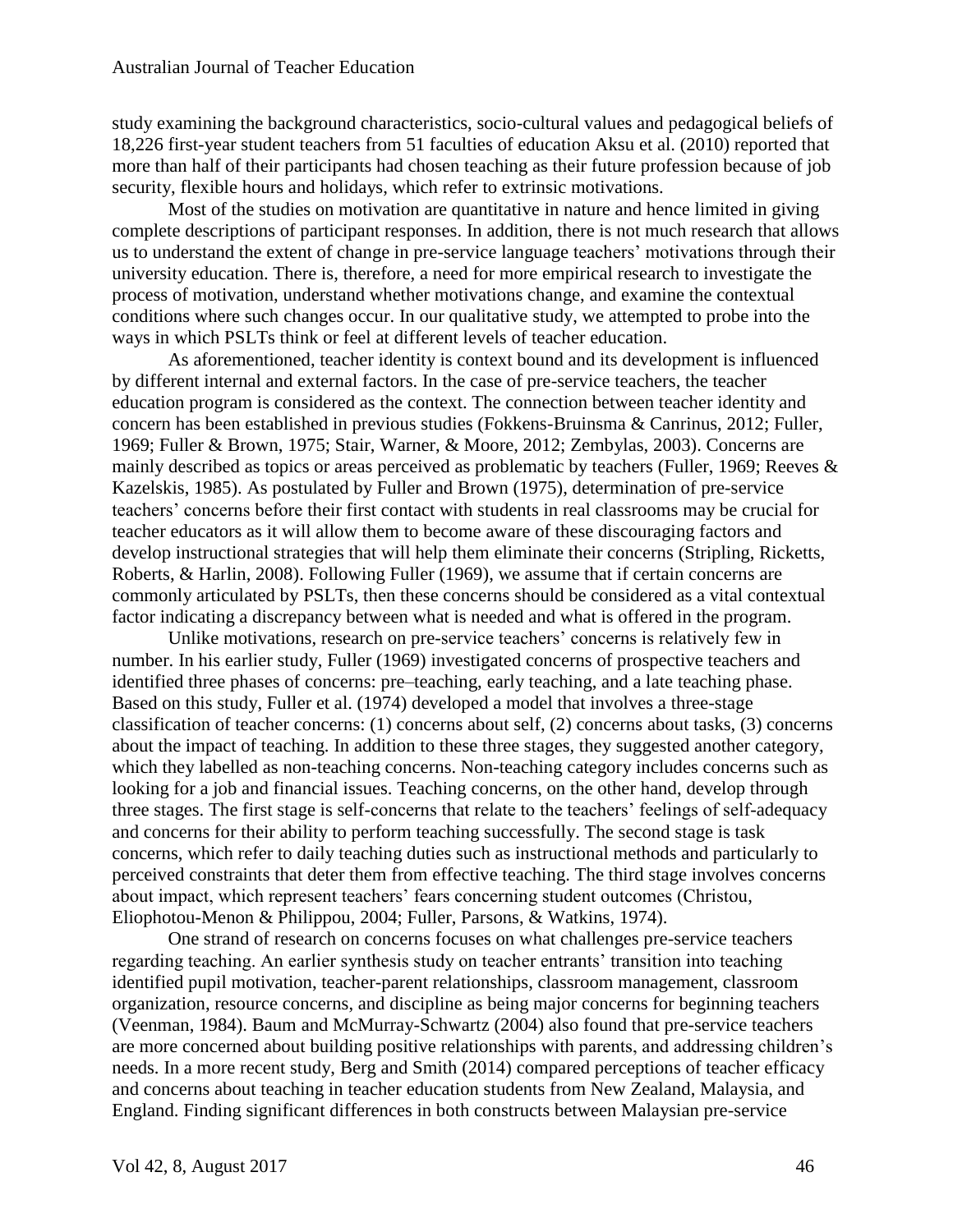teachers and pre-service teachers from New Zealand and England, they concluded that both culture and context make an important impact on pre-service teachers' concerns about teaching and teacher efficacy beliefs.

The other line of research seeks to identify change in pre-service teachers' concerns over time. Calderhead and Robson's (1991) investigation of the experiences of 12 British pre-service elementary teachers over a year revealed that participants were more concerned about teacher's tasks than about the impact they would make on students. Adapting the same perspective, Smith and his colleagues (2013) conducted a longitudinal study exploring the effect of practicum experience on pre-service teachers and the change in their concerns over time. They observed that the participants' concerns about teaching became more realistic and differentiated eventually. Similarly, Conway and Clark (2003) observed a transition from self-concerns to impact concerns. However, findings of some other research did not support the existence of change in pre-service teachers' concerns (Weinstein, 1990 as cited in Berg & Miksza, 2010). These contradictory findings call for more studies to understand the development of pre-service teachers' concerns.

The need for investigating concerns along with motivations is guided by the rareness of studies in which these two constructs co-occur. Most of the studies in the field of initial teacher education have explored motivation and concern as separate entities without taking into account the interconnectedness between the two. However, Dörnyei (2001) views motivation and demotivation as two constructs, which often co-exist and diffuse into teaching career. Likewise, Conway and Clark (2003) state that teacher fears are indeed teacher concerns and they are compensated with aspirations; therefore, attention to both motivations and concerns together can provide the opportunity to present a more comprehensive view of prospective teachers' anticipations about teaching. To our knowledge, in Turkish context no known studies have so far investigated motivations and concerns of undergraduate language student teachers as two related concepts. In addition to filling this gap, we also aimed at exploring the impact of context on PSLTs' motivations and concerns with the belief that the impact of the context would appear in a cross-sectional study.

#### **The Study Context and Participants**

It is necessary to begin this study with some contextual information about language teacher education in Turkey. Similar to most developing countries, which encounter global challenges, ensuring quality in education has been an important issue in Turkey for the last two decades. This task has necessitated taking steps for reforming teacher education that can cater for the demands of the 21st century characterized by development of communication and information technologies. Accordingly, the Turkish Higher Education Council (HEC) made amendments in teacher education in all universities in 1999, and teacher education programs were restructured in a way to integrate the most recent content material into the curriculum in all subject areas including English Language Teaching. Following this restructuring, additional changes were made in programs in 2006 and the basic components of language teacher education programs are framed into a four categorical structure: language proficiency courses, general pedagogical courses, theoretical and pedagogical foundations of language teaching courses, and general cultural information courses. While language proficiency courses are given in the first year, the other components of the curriculum are distributed across second, third and fourth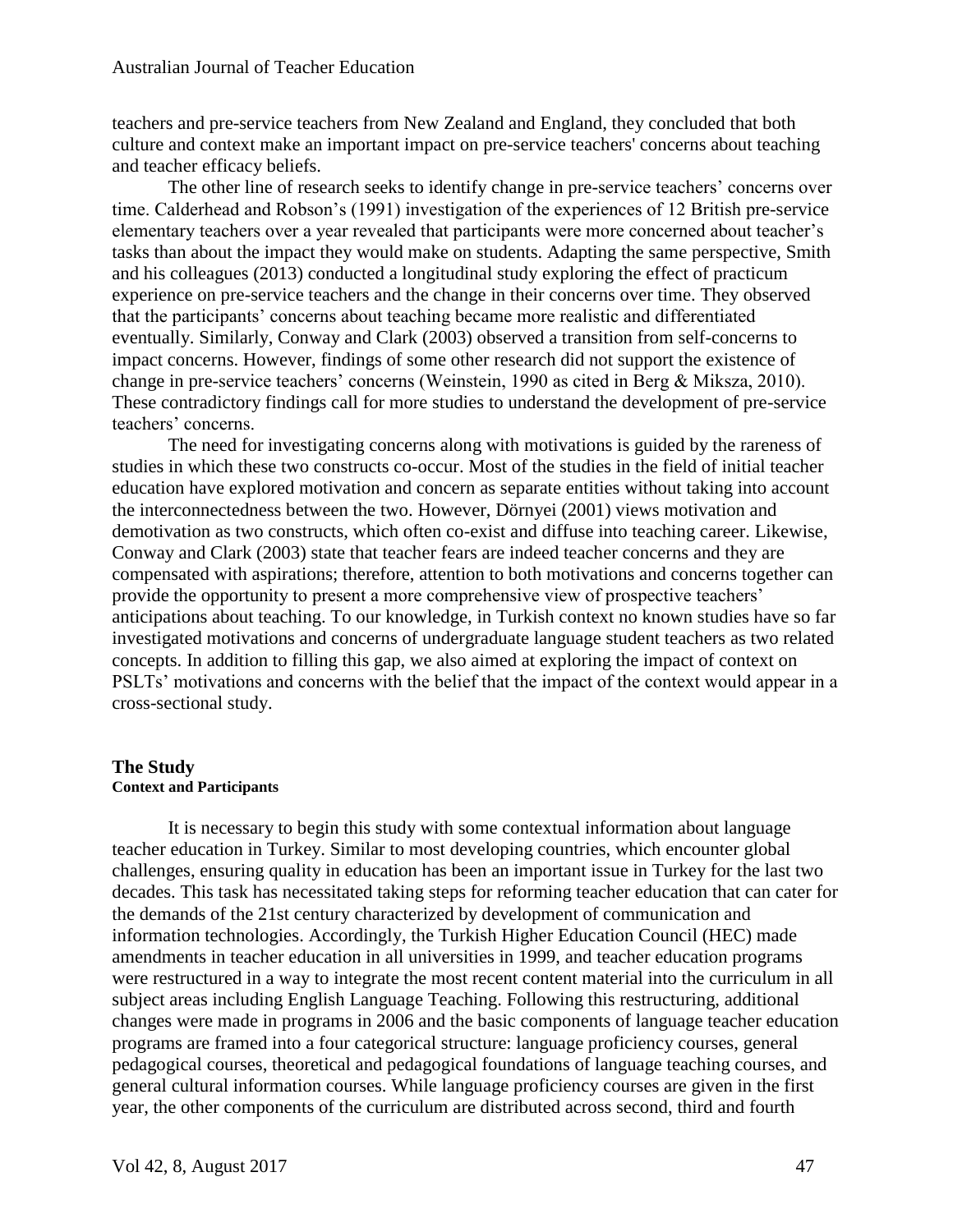years. In the fourth year, in order to introduce the PSLTs to real school settings, the students are required to do their school practicum in primary and secondary schools. While in the first semester, they carry out certain observational tasks, in the second semester they teach under the supervision of their mentors in real classroom settings. For both semesters, they prepare practicum dossiers to be submitted to their university instructor at the end of the semesters (for further information see Kırkgöz, 2007 and Mahalingappa & Polat, 2013). It is important to note that PSLTs undergo a generic language teaching pedagogy rather than preparing for a specific school or age level. This enables the graduates to be recruited as English language teachers in both state and private institutions at all levels from pre-school to tertiary education.

As we attempted to see how student teachers' motivations and concerns change across years, in order to be able to compare different cohorts at a specific point in time we purposefully opted for a cross-sectional study design (Lindell & Whitney, 2001). Our participants were fulltime undergraduate students of English Language Teaching program who had successfully completed their first year language-focused study, and were undertaking second, third and fourth year education in the program. In our view, the reflections of teacher candidates in each year group would provide us with valuable insights regarding their identity formation. Considering that they were taking the courses from a set curriculum, the differences observed were evaluated as indicators of their professional development.

At the end of the fall semester of 2014-2015 academic year, all the second, third and fourth year students were invited to volunteer in the study. They were informed about the objectives of the research and requested to return their written responses to a set of open-ended questions. In total, 181 student teachers (62 second year, 65 third year, and 54 fourth year) were contacted. Returned responses were considered as positive consent. Finally, 121 student teachers' comments were analyzed (50 second year, 36 third year, and 26 fourth year).

#### **Data Collection and Analysis**

In their comprehensive review, Beijaard et al. (2004) categorize previous research on teacher identity into three groups: studies on professional identity formation, characteristics of professional identity, and representation of professional identity through teachers' stories. As the conceptual framework of our study falls into the third type of categorization, PSLTs' personal narratives were used as an analytic lens to get through to our participants. Therefore, we collected data from PSLTs through written responses to the questions such as "Why did you choose teaching as a profession? What do you think are the challenges regarding teaching?" (see Appendix). In addition to these questions, participants were asked to indicate the year level they were currently enrolled in. The questions were asked in Turkish in order to allow the participants to reveal their inner thoughts and provide extended answers.

Data was analyzed through qualitative content analysis. An inductive approach was used in this process and the themes were defined as they emerged from the data. The process of data analysis was conducted in two stages (Miles & Huberman, 1994). In the vertical analysis part, each participant's responses were analyzed separately by reading and dividing each response into minimum meaning units, and then each unit was coded. The second stage, horizontal analysis, was then carried out, in which the codes were grouped into categories and themes. In this phase, two researchers cross-checked the coding of responses and the categorizations, and filtered the set of codes in the light of impressions gained from reading written comments of the participants.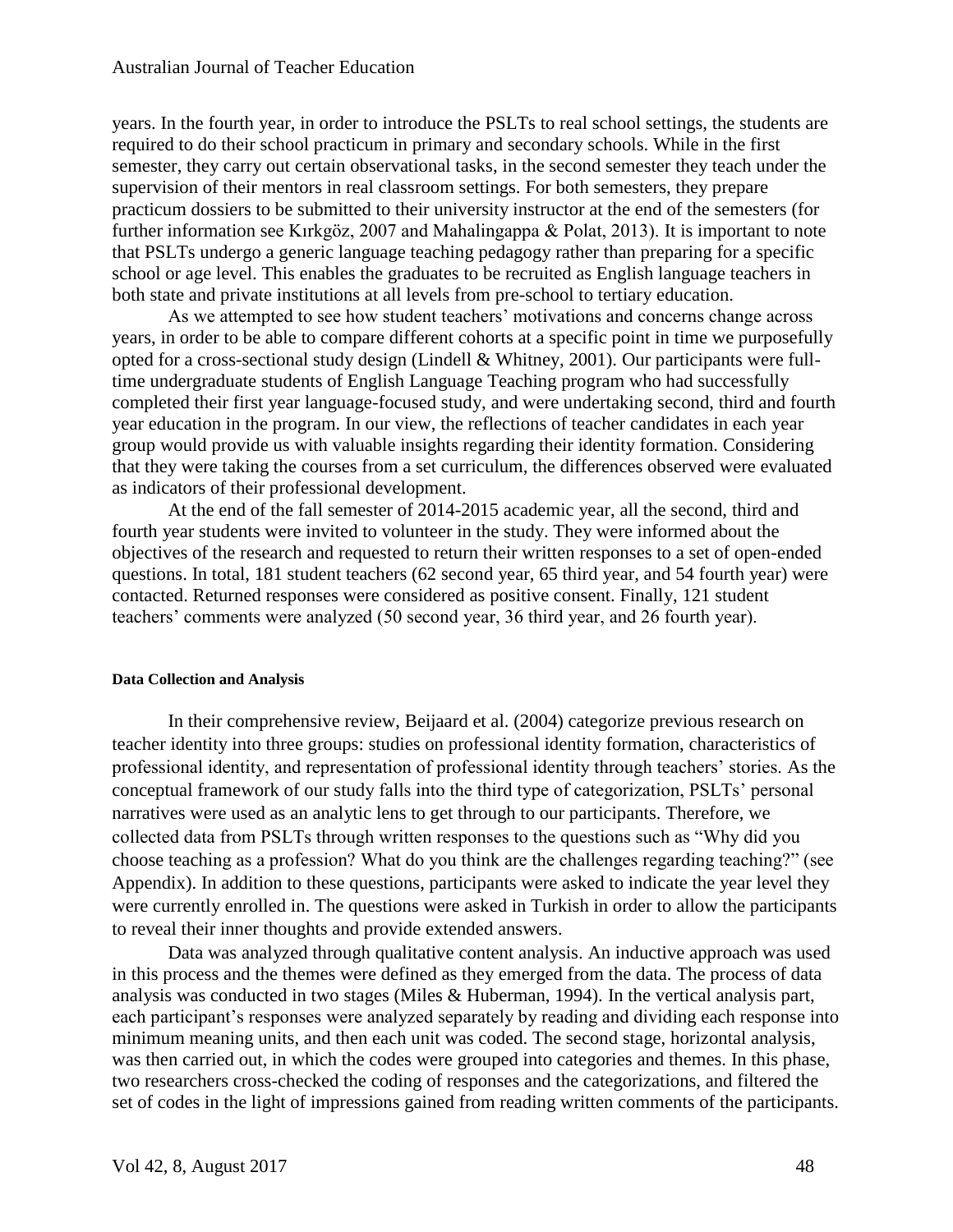In the case of coding differences, researchers reached consensus upon discussions on differences. The reliability of the data analysis was enhanced through this cross-checking process. The results of preliminary coding were used for quantitative analysis: frequency of each code was counted, and percentage of each code over the total was calculated.

# **Findings and Discussion**

The findings are presented according to two main questions: motivations and concerns. For the analysis, responses to the open-ended questions asking for their motivations to choose teaching as a profession were categorized into three main categories: intrinsic, extrinsic and altruistic factors for joining teaching. Statements from participants were selected to represent their motivation type and reported verbatim in Table 1.

| <b>Motivation Category</b>   | <b>Sample Statements</b>                                                                                                                                              |
|------------------------------|-----------------------------------------------------------------------------------------------------------------------------------------------------------------------|
| <b>Intrinsic Motivation</b>  | "I think teaching is the most appropriate job for women, especially if you plan to<br>have a family" $(4th$ year)                                                     |
|                              | "Concentrating on a job that I like a lot and sharing my knowledge with others as<br>much as I can excites me." $(2^{nd}$ year)                                       |
| Extrinsic motivation         | "Comparatively short working hours, weekend and semester holidays make teaching<br>an attractive occupation for me." $(3^{rd}$ year)                                  |
|                              | "Having a prestigious job in the society is a rewarding aspect of becoming a<br>teacher" $(3^{rd}$ year)                                                              |
| <b>Altruistic Motivation</b> | "The most important reason for me to choose this job is to educate new generations,<br>as well as helping them to have a character equipped with values" $(2nd$ year) |
|                              | "Knowing that I will also be learning during my instruction and contributing to their<br>[students'] lives gives me joy." ( $3^{rd}$ year)                            |

**Table 1. PSLTs' sample statements with explicit references to motivation**

From these main categories (intrinsic, altruistic, and extrinsic), common elements were identified (Table 2). Each of the responses was coded according to the identified elements. The frequency counts for each category were tabulated across years as in Table 2.

| Category                     | <b>Example</b>                                            | $2^{nd}$ year (N=50)<br>% of responses | $3^{rd}$ year (N=36)<br>% of responses | $4^{th}$ year (N=26)<br>% of responses |
|------------------------------|-----------------------------------------------------------|----------------------------------------|----------------------------------------|----------------------------------------|
| Intrinsic<br>Motivation      | love of children /<br>English, personal<br>satisfaction   | 25.6                                   | 26.4                                   | 26.5                                   |
| Extrinsic<br>motivation      | job security,<br>holidays, flexible<br>hours              | 29.5                                   | 37.7                                   | 23.5                                   |
| Altruistic<br>Motivation     | social contribution,<br>leadership,<br>knowledge transfer | 44.9                                   | 35.9                                   | 50                                     |
| Total <sup>a</sup> responses |                                                           | 78                                     | 53                                     | 34                                     |

Total<sup>a</sup> responses represent all responses given by student teachers. The responses are not ranked.

**Table 2. PSLTs' motivations about teaching**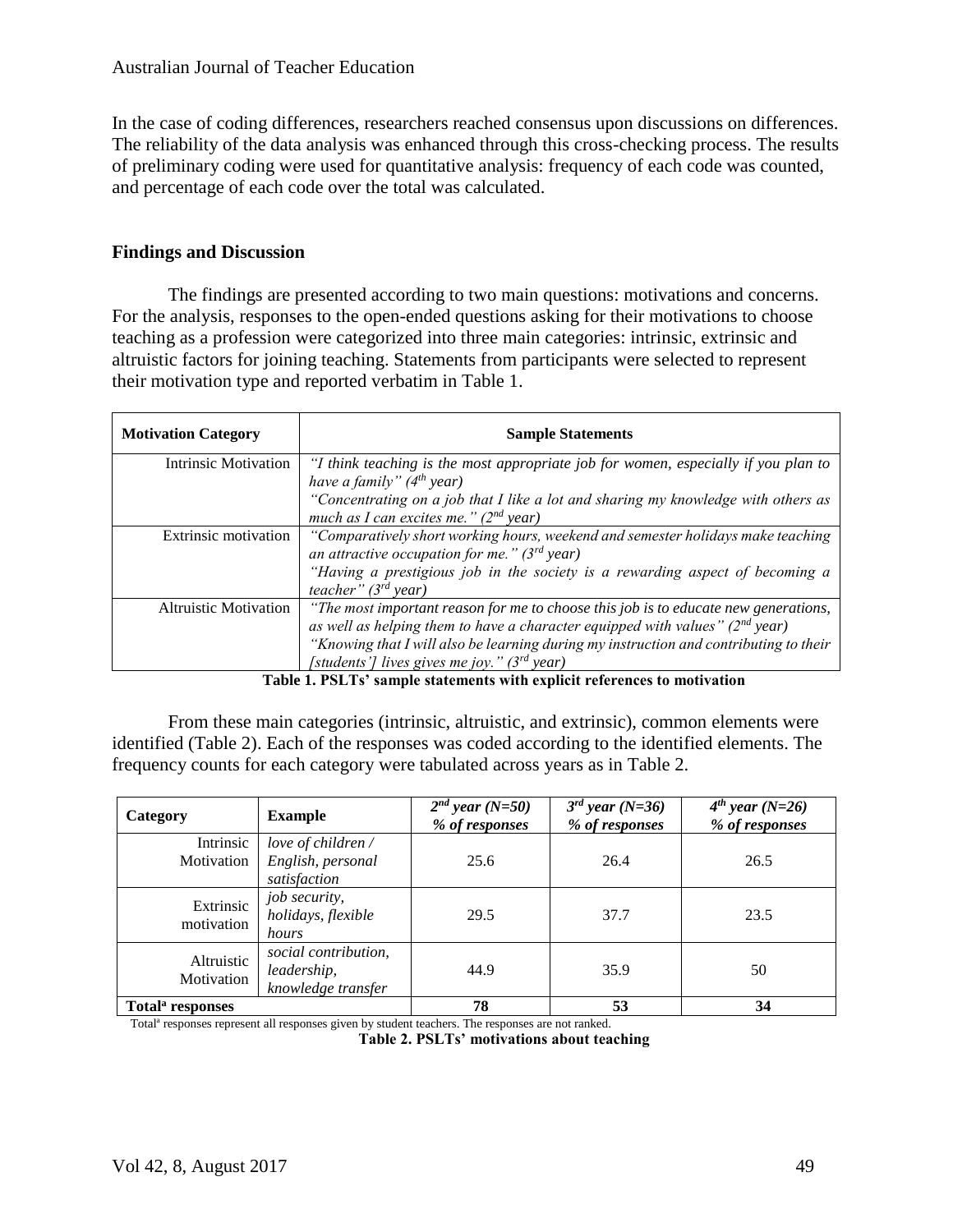The data suggested that in our cohort, motives for choosing teaching could be stated as altruistic, extrinsic, and intrinsic in a descending order for the whole population. As can be seen from Table 2, altruistic reasons accounting for 43%, and extrinsic reasons accounting for 31% of all the propositions were the main motivating reasons mentioned. Compared to these two categories, intrinsic reasons with 26% rate was the least frequently mentioned category. The motives they valued the most and the least show variations across groups. Second and fourth year students focused on altruistic motivation (44.9% and 50%), whereas third year participants were more extrinsically motivated (37.7%). While the percentage of intrinsic motivation did not seem to vary across year groups, we observed a change in extrinsic and altruistic motives. Third year students were more oriented towards extrinsic rewards of teaching and focused altruistic reasons comparatively less than second and fourth year students. Juniors seemed to acknowledge social status, salary and innovative aspect of the profession while second and third year students did not mention this aspect as frequently as senior students did. The following figure explicitly demonstrates the observed variations in motivations across years.



**Figure 1: Line chart showing motivations of PSLTs across year levels**

It is evident from the figure that the top two reasons for second and third year students to join the teaching profession were extrinsic and altruistic, while fourth year students were motivated by intrinsic and altruistic reasons. The findings on motivations obtained from developed and developing counties differ. While intrinsic and altruistic reasons are frequently reported as major driving forces for becoming a teacher in developed countries, such as, in the Netherlands, USA, Norway and Britain (Fokkens-Bruinsma & Canrinus, 2012; Hayes, 1990; Kyriacou & Coulthard, 2000), the studies in developing countries such as Brunei, Zimbawe, Indonesia present extrinsic and altruistic reasons for choosing the profession (Chivore, 1998; Mukminin et al., 2016; Yong, 1995). Our findings related to motivation resonate with the results of previous research conducted in developing countries. We found altruistic and extrinsic motivations to be more important for our participants to choose the profession unlike their counterparts in developed countries. However, studies conducted in Turkish context exhibits inconsistencies. Our results do not lend support to some studies in Turkish context, which show intrinsic and altruistic motives as the most dominant determinants for student teachers entering into teaching (Akar, 2012; Eren & Tezel, 2010). Similar to our findings, Aksu et al. (2010) reported that majority of students in their study had chosen teaching upon being motivated by extrinsic rewards.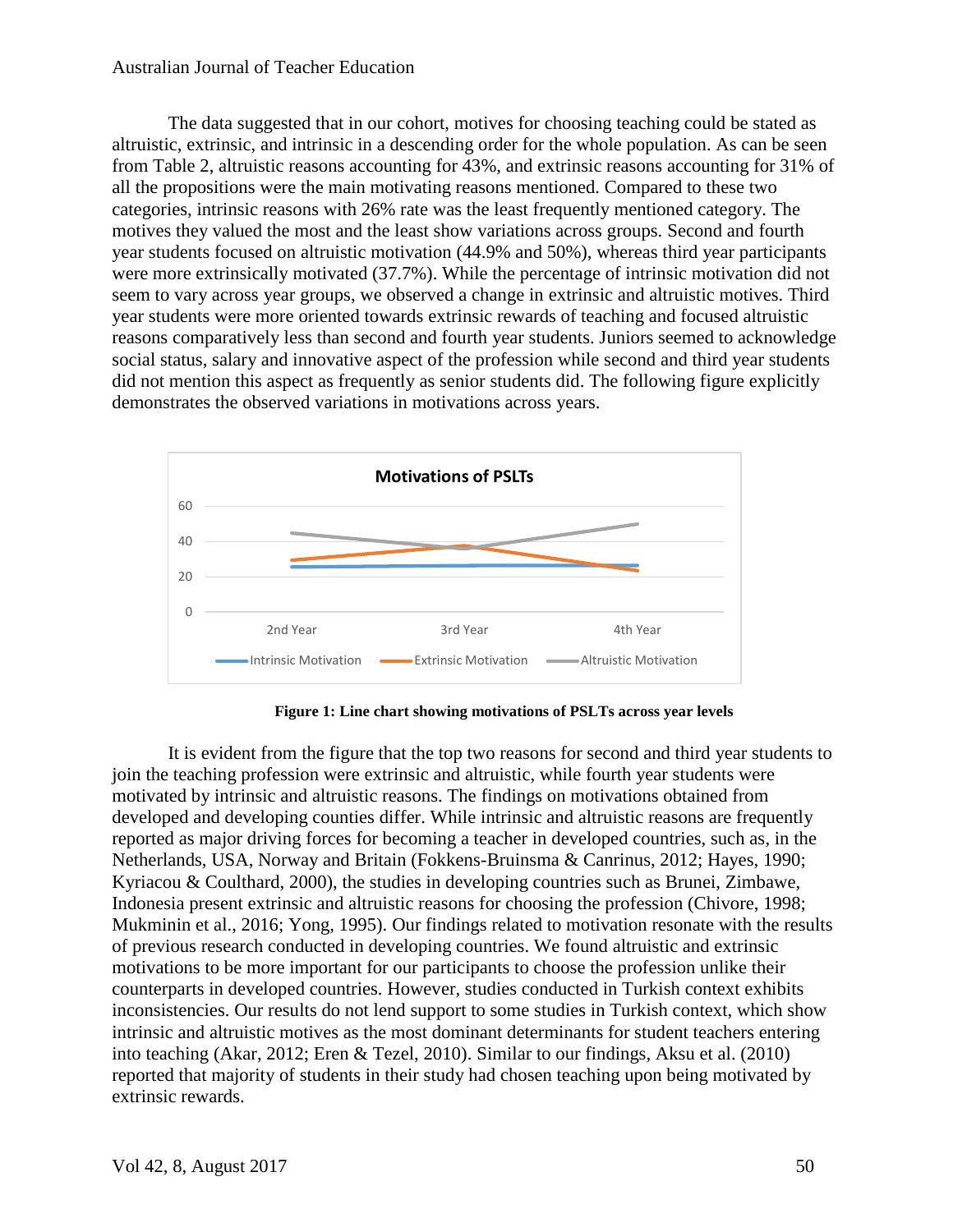The variations in the reasons for becoming a teacher in different settings suggest that the distribution of motivations for choosing the profession is multi-directional (Spittle, Jackson, & Casey, 2009). With respect to differences observed across year levels, Sinclair (2008) reported that novice teachers in their first year choose the profession with altruistic and intrinsic motives but have these motivations replaced by extrinsic motives in the following years. Our study revealed a different pattern; unlike junior and senior students, second year teacher candidates showed a relatively low level of intrinsic motivation. Even though we expected an increase in intrinsic motivation and altruistic motivation levels across years, we were not able to detect any change in their intrinsic motivation level. Yet, their altruistic motivation showed an upward trend as they progressed in their education.

In addition to motivations, PSLTs' concerns were also taken as indicators of their professional development in this study. The three-stage concern model developed by Fuller et al. (1974) was chosen as a framework through which the progression of teachers' concerns across different year levels was investigated. Analyses of the sample's coded concern statements from their written reports are presented in Table 3. The following table presents participants' statements regarding the themes about their concerns.

| <b>Concern Category</b> | <b>Sample Statements</b>                                                                   |  |  |  |  |
|-------------------------|--------------------------------------------------------------------------------------------|--|--|--|--|
| <b>Non-Teaching</b>     | "In today's economic conditions, teachers are paid less than they deserve. It is hard to   |  |  |  |  |
|                         | live." $(2^{nd}$ year)                                                                     |  |  |  |  |
|                         | "The thought of teaching English in a school in small towns and urban areas where I        |  |  |  |  |
|                         | will have limited materials and technological resources stresses me." $(3^{rd}$ year)      |  |  |  |  |
|                         | "Even if you graduate, without passing this teacher certification exam [KPSS-Selection     |  |  |  |  |
|                         | Exam for Public Personnell, you can never have a chance to work as a teacher." $(4th$      |  |  |  |  |
|                         | year)                                                                                      |  |  |  |  |
| <b>Teaching</b>         |                                                                                            |  |  |  |  |
| Self concerns           | "I'm scared of not being able to teach well." ( $2nd$ year)                                |  |  |  |  |
|                         | "I don't know if I'll be able to handle parents' expectations regarding their children's   |  |  |  |  |
|                         | language learning, especially in private schools." (3 <sup>rd</sup> year)                  |  |  |  |  |
|                         | "I am concerned about being negatively evaluated by my colleagues." ( $4th$ year)          |  |  |  |  |
| Task concerns           | "Language teachers are expected to use communicative tasks. I cannot imagine myself        |  |  |  |  |
|                         | moving around and still keeping the class under control." $(2^{nd}$ year)                  |  |  |  |  |
|                         | "What concerns me the most is to deal with possible discipline problems?" ( $3^{rd}$ year) |  |  |  |  |
|                         | "Working long hours to prepare materials for students, and teaching day and night          |  |  |  |  |
|                         | are the most demanding aspects of this job." $(4th$ year)                                  |  |  |  |  |
| Impact concerns         | "You have an influence on every student you have. It is unlimited. But what effect should  |  |  |  |  |
|                         | we make, how we can do it? It is a great responsibility." $(2nd$ year)                     |  |  |  |  |
|                         | "I still have doubts about how to motivate students who resist studying and learning       |  |  |  |  |
|                         | English." $(3^{rd}$ year)                                                                  |  |  |  |  |
|                         | "I am not sure how I can meet the needs of students in a multicultural classroom." ( $4th$ |  |  |  |  |
|                         | year)                                                                                      |  |  |  |  |

**Table 3. PSLTs' sample statements with explicit references to concerns**

The overall response frequencies related to non-teaching and teaching concerns as well as the distribution by percentage in each of the categories are presented in Table 4. Teaching concerns are specifically related to self as a teacher, tasks teachers are involved in and to creating effective learning environments for student achievement. PSLTs' concerns about teaching (63.4%) were greater that their non-teaching concerns (36.6%). It was seen that third and fourth year PSLTs focused more on non-teaching concerns (36.5% and 55.1%, respectively) than any other concern area while second year PSLTs are more concerned with tasks (36.3%). Task concerns ranked the highest with 30.4% followed by self-concerns with 27.3%. Ranked lowest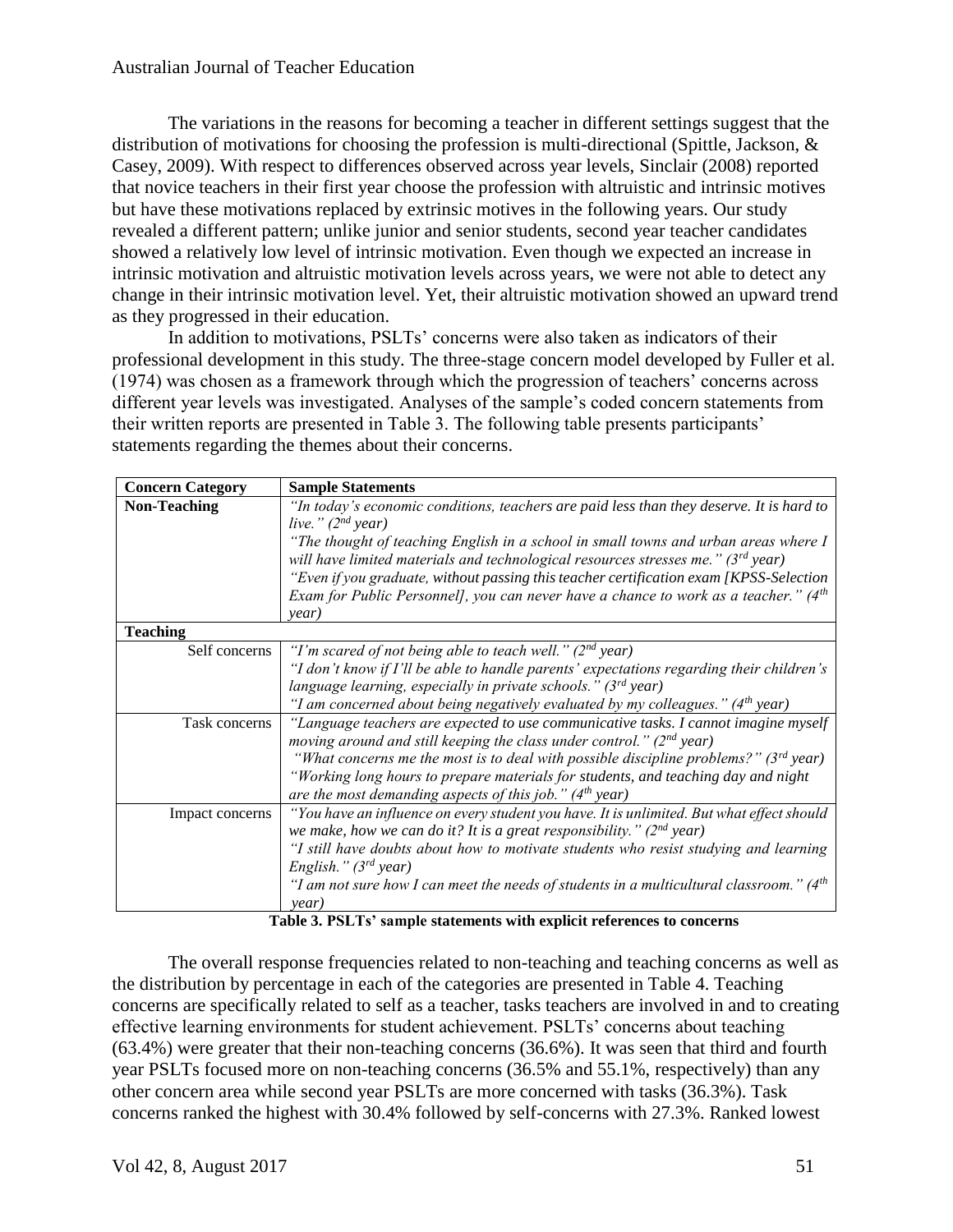among concerns by our participants was impact concerns with only 5.6%. This finding is consistent with research in general and mathematics education in which task-related concerns were pervasive among pre-service teachers (Boz, 2008; Calderhead & Robson, 1991; Marso & Pigge, 1989). When we analyze their concerns across years, a gradual increase in their nonteaching concerns (such as salary, appointment criteria, and physical conditions of schools) was observed. On the other hand, hardly any changes are observed in their self-concerns across years.

| <b>Theme</b>                 | <b>Example</b>                                                                                                                              | $2^{nd}$ year (N=50)<br>% of responses | $3^{rd}$ year (N=36)<br>% of responses | $4th$ year (N=26)<br>% of responses |
|------------------------------|---------------------------------------------------------------------------------------------------------------------------------------------|----------------------------------------|----------------------------------------|-------------------------------------|
| <b>Non-Teaching</b>          | Salary, appointment<br>criteria, low-status of the<br>job, schools environment                                                              | 30                                     | 36.5                                   | 55.1                                |
| <b>Teaching</b>              |                                                                                                                                             |                                        |                                        |                                     |
| Self-concerns                | Fear of not being able to<br>function effectively, getting<br>the respect of students,<br>appearing competent to<br>parents                 | 27.5                                   | 26.9                                   | 27.6                                |
| Task concerns                | Classroom management,<br>rigid instructional routine,<br>having to deal with extra<br>duties and responsibilities                           | 36.3                                   | 30.7                                   | 13.8                                |
| Impact concerns              | Educational improvement,<br>meeting students' diverse<br>needs, understanding<br>psychological differences<br>among different age<br>groups | 6.3                                    | 5.8                                    | 3.4                                 |
| Total <sup>a</sup> responses |                                                                                                                                             | 80                                     | 52                                     | 29                                  |

Total<sup>a</sup> responses represent all responses given by student teachers. The responses are not ranked. **Table 4. PSLTs' concerns about teaching**

The figure below displays the extent of changes in PSLTs' concerns across years. The participants' self-concerns do not reflect a decrease across years. Regarding task and impact concerns, a downward pattern was seen as they move along their teacher education program. While the observed decrease in task concerns from second to third year is relatively small, the change is quite remarkable from third to fourth year. This difference between senior and second year students' concerns suggests that PSLTs who are at the point of graduation tend to become more competent and feel ready to handle the challenges they might encounter during teaching. Although our PSLTs expressed few impact concerns, there was still a reduction in this category across years.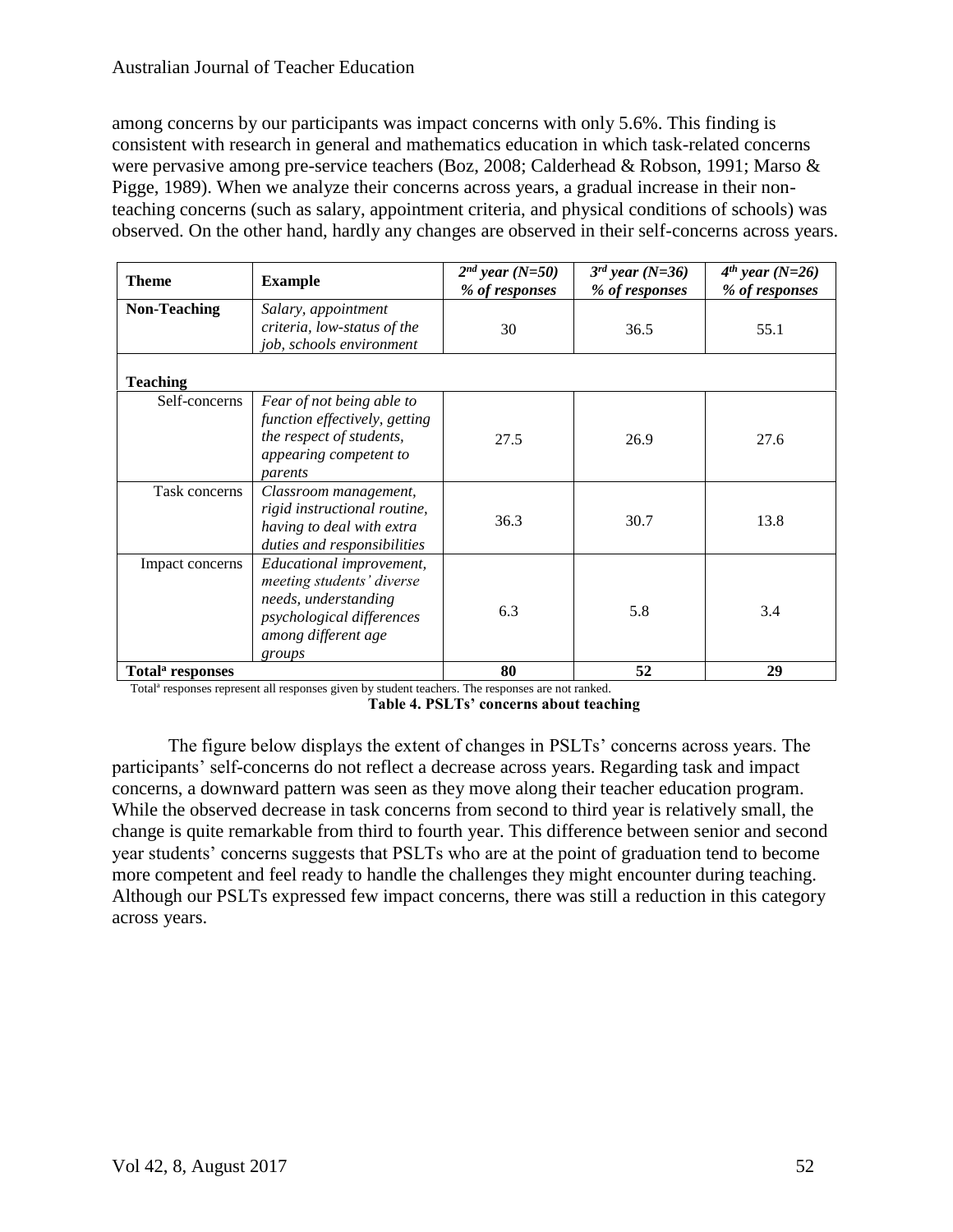

**Figure 2: Line chart showing concerns of PSLTs across year levels**

The gradual increase in non-teaching concerns among different year groups implies that the more students become aware of the characteristics of the profession that are beyond their control such as the salary or appointment criteria; the more they begin to see these issues as threats. Ramsey (2000) cites low social status of the profession, insufficiency of supplies as factors contributing to teacher concerns. When it comes to concerns related to teaching, their concerns about the "self" appear to be equally balanced in each group (27.5%, 26.9%, and 27.6%, respectively). This finding is in line with the study conducted by Fuller et al. (1974) in which student teachers of various academic disciplines were found to have focused on self-concerns rather than teaching task or impact concerns.

A very notable finding is observed regarding task concerns. It is seen that PSLTs' task related concerns decrease as they go through each year level (36.3%, 30.7%, and 13.8%, respectively). The comparatively low rate of task concerns as expressed by fourth year students signal that they do not find the required responsibilities and duties as challenges. Given that senior students have already completed the first part of their school practice, they were exposed to more teaching episodes. Therefore, they might have fewer task concerns regarding the realities and responsibilities of teaching. Another difference worth highlighting is the change of order observed in the fourth year students. Unlike previous research reporting increase in task concerns and decrease in self concerns (Adams, 1982; Marso & Pigge, 1989), we identified an increase in self concerns and decrease in task and impact concerns. We view the decrease in task concern as a desirable outcome of teacher education and an indication of their professional growth and awareness. The findings from this study suggest that language teacher educators might anticipate lower year students to divert their attention to task rather than self-concerns.

In general, our findings do not support the findings of past research by Fuller (1969) and Kagan (1992) who claimed that self-concerns diminish over time and that teaching concerns have a developmental sequence moving from self towards task and impact concerns. Yet, the participants' concerns in our sample did not remain constant. This finding shows congruence with that of Berg and Miksza (2010) who suggested pre-service teachers' concerns do not change in a linear fashion.

The consideration of pre-service teachers' motivations and concerns together suggests a reciprocal relationship. As PSLTs' altruistic motivations increase, their impact concerns decrease. In line with the affirmation of Moran et al. (2001), altruistic reasons surpass any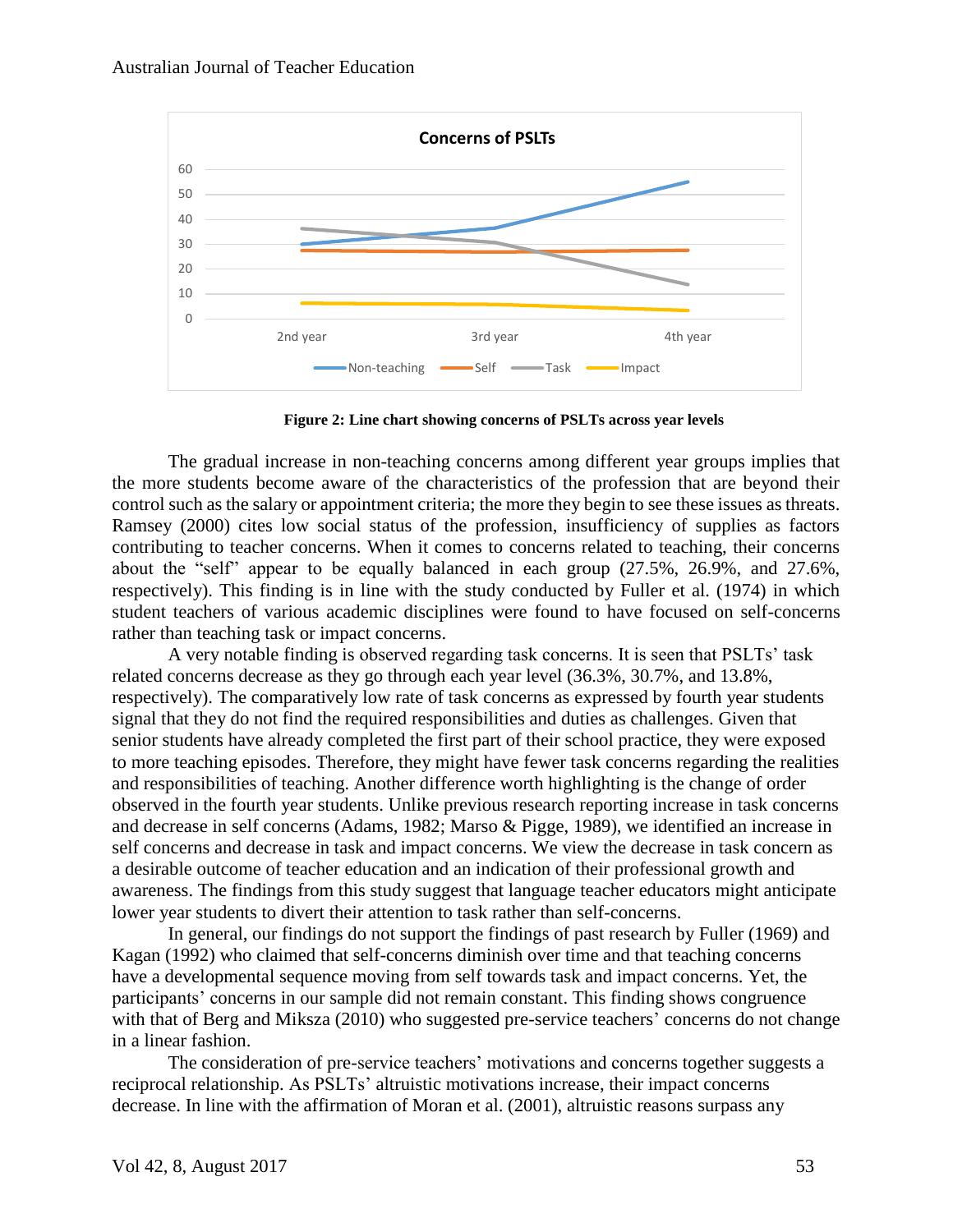substantive benefits that people can gain from the teaching profession. People who choose to enroll in teacher education programs with the intention of contributing to the betterment of society will have a deeper passion for teaching. A reverse pattern between extrinsic motivations and non-teaching concerns was also seen. While extrinsic motivations decrease, their nonteaching concerns increase through time. This inverse relationship implies that any positive change in policies will decrease concerns and increase motivations of prospective teachers. This will eventually improve the efficiency of teachers and affect the education system positively as a whole.

#### **Conclusion**

Professional identity is not only concerned with the perceived self-images of teachers but also with their emotional responses, both positive and negative, to teaching as a profession (Flores & Day, 2006). From this perspective, student teachers' motivations and concerns are two conceptual frames through which pre-service language teachers' professional identity can be explored. Thereby, this study aimed at investigating PSLTs' motivations and concerns using a cross-sectional design. The differences observed across years with respect to motivations and concerns indicate that the context, in our situation language teacher education program, might act as a mediating factor affecting the formation of their professional identity. The differences among different year levels demonstrate the interplay between the context and the self and the dynamic nature of identity. The observed changes support Cooper and Olson's (1996) assertion that pre-service teachers' professional self is in a continuous process of being constructed through the ongoing interaction they are involved in during their training.

Overall, PSLTs were mostly driven to the job by altruistic and extrinsic reasons. The high percentage of altruistic motivations in the sample might imply a cultural relevance. In Turkish culture, teachers are projected as idols who shape future generations. Starting from kindergarten through college, students are exposed to the sayings of the founder of Turkish Republic Mustafa Kemal Atatürk about teachers such as "*Teachers: the new generation will be your masterpiece*" and "*Teachers are the one and only people who save nations*". Moreover, in Turkey, every 24<sup>th</sup> of November is celebrated as Teachers' Day and teachers, regardless of the level they teach, are honored on this day and appreciated for their efforts. Growing up in an educational culture where teachers are viewed as agents contributing to the development of the future of the nation might affect their perception about the career. On the other hand, the altruistic vision at the initial stage of their education might be susceptible to being blown away under the burden of unmanageable workloads and bureaucratic responsibilities once they get appointed and start the profession (Manuel & Hughes, 2006). In our context, this career was characterized by low pay accompanied with low prestige. In order to attract young people with altruistic motivations to become teachers, a shift in current policies seems necessary. In the light of our findings, we recommend that policy makers establish a system that supports teachers' induction into teaching, involve them in policy making processes and give them opportunities to exercise greater responsibility and leadership.

The most frequently articulated non-teaching concerns were related to salary, appointment criteria, low-status of the job, and physical conditions of schools. The participants view teaching as a demanding career with relatively low returns. The asymmetry between teacher's financial gains and the amount of work expected from them does not offer extrinsic motives for them and makes teaching not a "desirable" profession in this sense. Johnson (1986) states that people are more likely to work hard when their efforts are rewarded. Similarly, Wang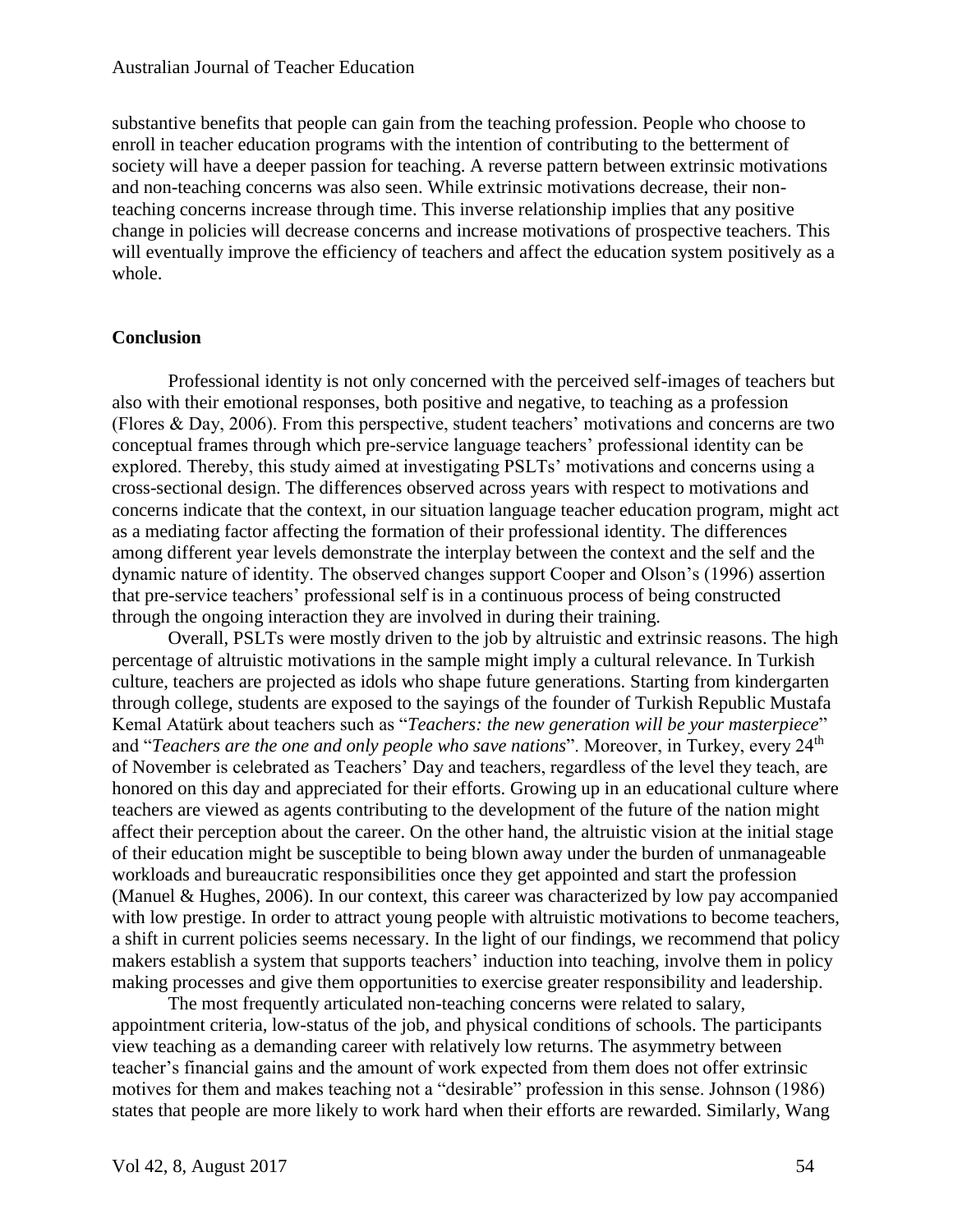and Fwu (2002) found a close relationship between motivation type and commitment level; graduate level pre-service students who are more intrinsically motivated are inclined to be more committed, while the ones driven by extrinsic factors tended to be less committed to teaching profession.

Unfortunately, the social status of teaching career was a major source of concern for participants. The perceived prestige of the job in relation to other professions seems low. The factors that cause this perception include low financial benefit, entry conditions, presentation of teacher image (Hargreaves et al., 2006). Additionally, in Turkey, all the graduates of education faculties are required by the Turkish Ministry of National Education to take Civil Servant Selection Examination (KPSS exam) in order to be eligible for working as teachers at public schools. The exam is composed of three sections. In the first part, candidates need to answer questions regarding general culture and skills. The second part elicits candidate teachers' knowledgebase in educational sciences. The last part consists of questions specifically from their specialized area. The obligation to pass this comprehensive test is a source of tension and anxiety among teacher candidates. The KPSS exam was the most frequently articulated concern for our pre-service teachers. Job security appears as an important factor in the Turkish context. Since the graduates have the option to work at schools, which operate under the auspices of the Ministry of National Education, once recruited, they become state officials, which means job security for them. Compared with the working conditions in private schools, where the maintenance of the position depends on renewable contracts, they are mostly attracted by the prospect of being employed by the state.

In general, teacher education programs explicitly focus on task concerns. Instructors present different cases involving a variety of problematic situations and ask pre-service teachers to reflect on the strategies and techniques for the improvement or solution of the problem. Nevertheless, more effort can be made to address concerns by helping pre-service teachers develop their own strategies to cope with the challenges that might appear while they perform their job.

This study demonstrates differences in the types of motivation and concern expressed by language teacher education students and therefore sheds light on the starting point and the path to follow in order to conceptualize language teacher education for the upcoming generation of teachers. Since research on prospective language teachers' identities are fundamental to teacher educators, it is expected that our findings will make contributions to critical approaches to identity development in language teacher education programs and enable teacher educators to better understand and design the support student teachers need. In order to cater for specific needs and expectations in teacher preparation courses, teacher educators must be cognizant of the motivations and concerns of pre–service students at various stages of their development (Stair et al., 2012).

When teacher educators comprehend such deeply encapsulated professional development processes and factors that influence these processes, they can better provide meaningful professional preparation and create new opportunities for reflection, experiential learning, and school-based research that present the realities of classrooms in university settings (Korthagen et al., 2001). Provided that such opportunities are introduced at the initial stages of the program, pre-service teachers will be able to gain more insights into the realities and challenges of teaching, which in turn will enhance the quality of teacher education programs.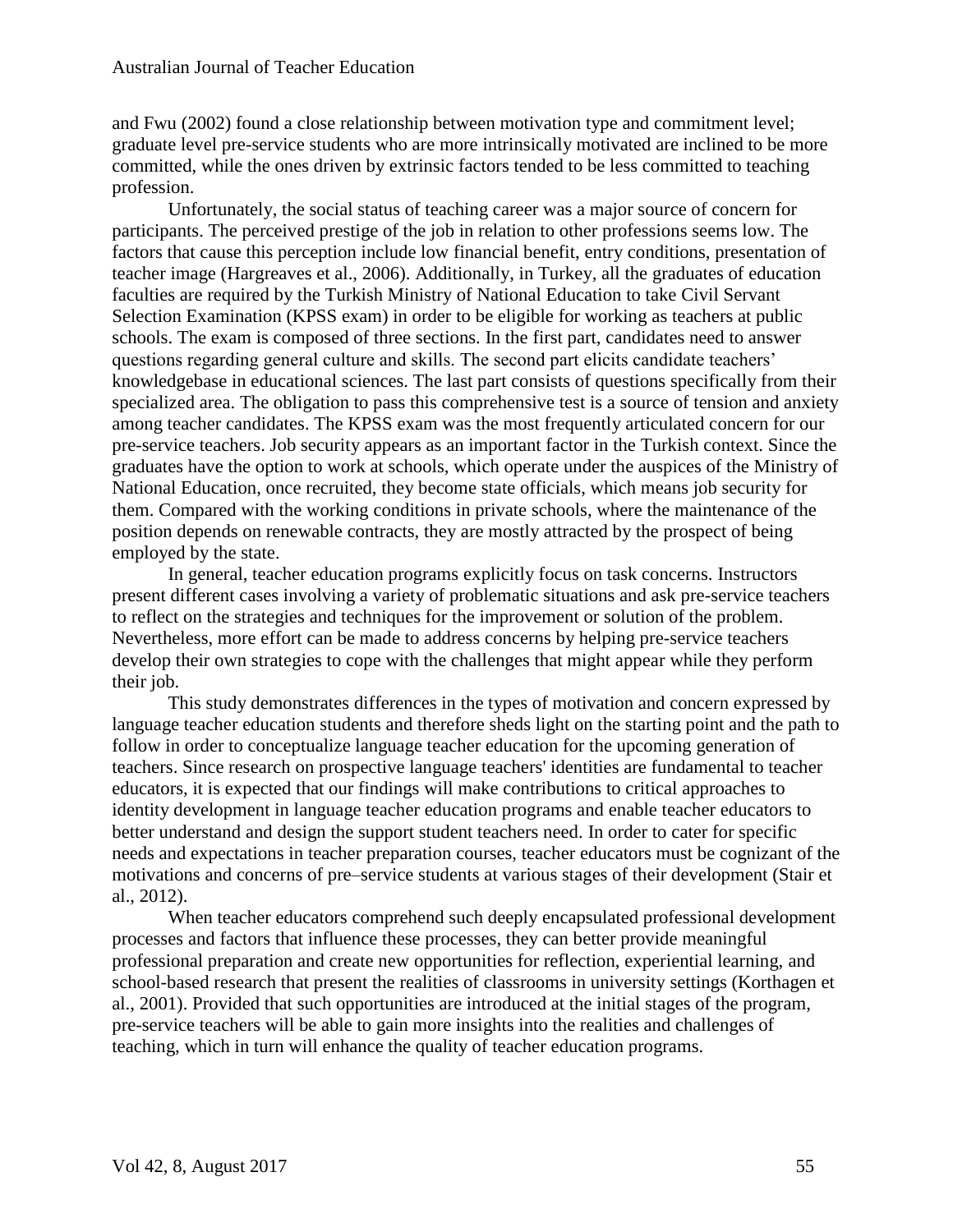#### **Limitations and Directions for Future Research**

This cross-sectional study was designed to provide qualitative information about language teacher candidates' identity development across years at a specific setting. The study results are limited to this particular population of PSLTs and bear various limitations in regards to the participants and the study itself. First, our results cannot be generalized across other teaching majors. Our findings articulate the need to examine motivations and concerns of preservice teachers from different fields in different international settings so that the implications of the findings can contribute to improving teacher education not only in a local sense but at a more global level. Second, because female students made up the majority of the sample in this study, gender was not taken as a variable. However, further studies can investigate to what extent motivations and concerns change according to gender differences. There is also a need for longitudinal studies in order to trace and evaluate the influences of motivations and concerns on identity constructs as teacher candidates start their education. More research is needed to understand how PSLTs' motivations and concerns develop as well as how these constructs are affected by context. Qualitative studies in which interviews, narrative analysis, and action research are used as research designs can deepen and add to our understanding of how teacher identities are co-constructed.

## **References**

- Adams, R. D. (1982). Teacher Development: A Look at Changes In Teacher Perceptions and Behavior Across Time. *Journal of Teacher Education*, 33(4), 40-43. <https://doi.org/10.1177/002248718203300410>
- Akar, E. O. (2012). Motivations of Turkish Pre-Service Teachers to Choose Teaching as a Career. *Australian Journal of Teacher Education*, 37(10), 67-84. <https://doi.org/10.14221/ajte.2012v37n10.7>
- Aksu, M., Engin-Demir, C., Daloğlu, A., Yıldırım, S., & Kiraz, E. (2010). Who are the future teachers in Turkey? Characteristics of entering student teachers. *International Journal of Educational Development*, 30(1), 91-101.<https://doi.org/10.1016/j.ijedudev.2009.06.005>
- Bastick, T. (2000). Why teacher trainees choose the teaching profession: Comparing trainees in metropolitan and developing countries. *International Review of Education*, 46(3–4), 343– 49.<https://doi.org/10.1023/A:1004090415953>
- Baum, A. C., & McMurray-Schwarz, P. (2004). Pre-service teachers' beliefs about family ınvolvement: ımplications for teacher education. *Early Childhood Education Journal*, 32(1), 57-61.<https://doi.org/10.1023/B:ECEJ.0000039645.97144.02>
- Beauchamp, C., & Thomas, L. (2009). Understanding teacher identity: An overview of issues in the literature and implications for teacher education. *Cambridge Journal of Education*, 39(2), 175-189. <https://doi.org/10.1080/03057640902902252>
- Beijaard, D., Meijer, P. C., & Verloop, N. (2004). Reconsidering research on teachers' professional identity. *Teaching and Teacher Education*, 20(2), 107-128. <https://doi.org/10.1016/j.tate.2003.07.001>
- Bennett, D. (2013). The use of learner-generated drawings in the development of musicstudents' teacher identities. *International Journal of Music Education*, 31(1), 53-67. <https://doi.org/10.1177/0255761411434498>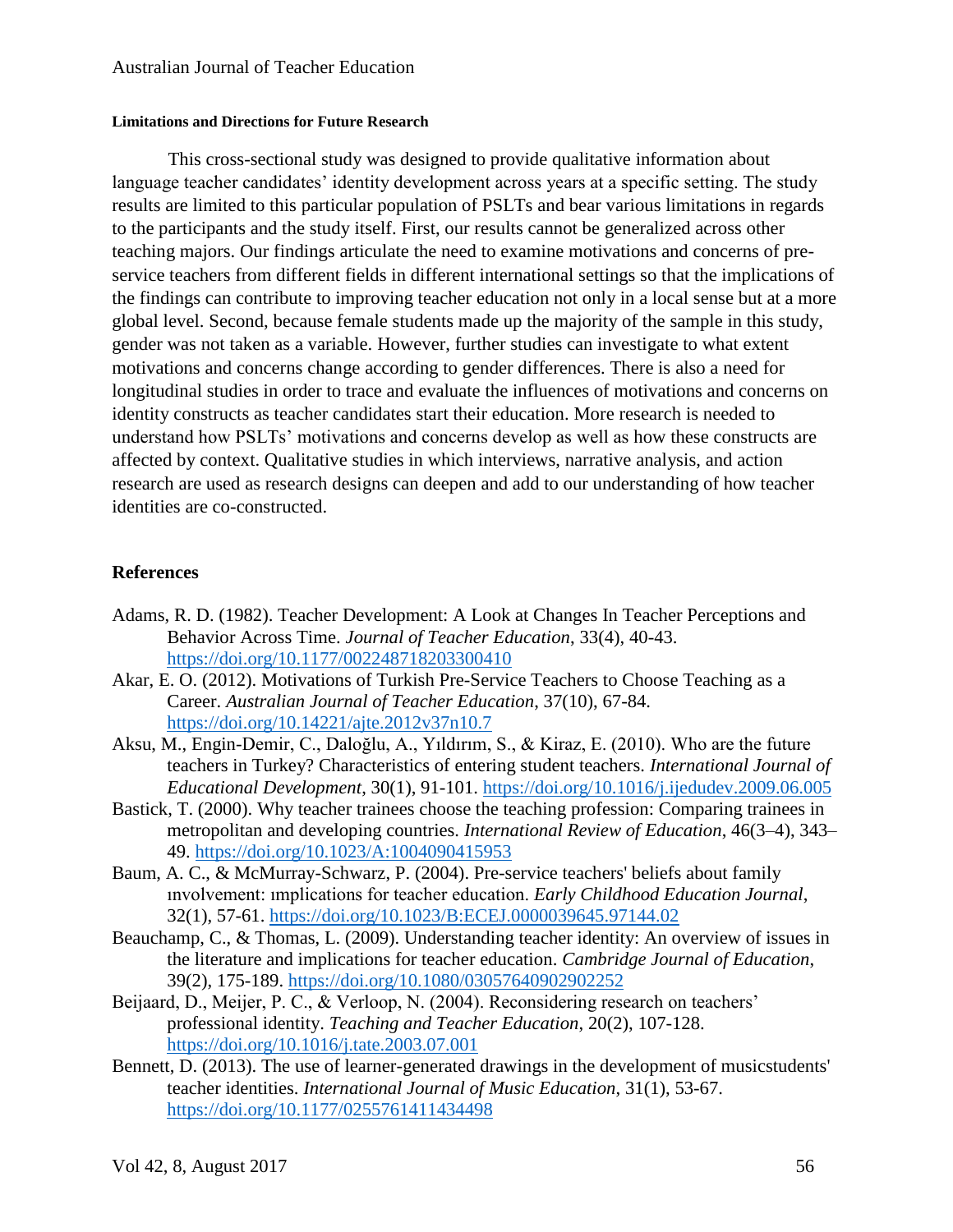- Berg, M. H., & Miksza, P. (2010). An investigation of preservice music teacher development and concerns. *Journal of Music Teacher Education*, 20(1), 39-55. <https://doi.org/10.1177/1057083710363237>
- Berg, D. A. G. & Smith, L. F. (2014). Pre-service teachers' efficacy beliefs and concerns in Malaysia, England and New Zealand. *Issues in Educational Research*, 24(1), 21-40.
- Boyd D., Grossman, P., Lankford, H., Loeb, S., & Wyckoff, J. (2006). How changes in entry requirements alter the teacher workforce and affect student achievement. *Education Finance and Policy*, 1(2), 176–216.<https://doi.org/10.1162/edfp.2006.1.2.176>
- Boz, N. (2008). Turkish Pre-Service Mathematics Teachers' Beliefs about Mathematics Teaching. *Australian Journal of Teacher Education*, 33(5), 5, 66-80. <https://doi.org/10.14221/ajte.2008v33n5.5>
- Calderhead, J., & Robson, M. (1991). Images of teaching: Student teachers' early conceptions of classroom practice. *Teaching and Teacher education*, 7(1), 1-8. [https://doi.org/10.1016/0742-051X\(91\)90053-R](https://doi.org/10.1016/0742-051X%2891%2990053-R)
- Canrinus, E. T., & Fokkens-Bruinsma, M. (2011). Motivation to become a teacher and its relationships with teaching self-efficacy, professional commitment, and perceptions of the learning environment. Paper presented at the *24th International Congress for School Effectiveness and Improvement*, (pp. 4-7).
- Chivore, B.S. (1998). A review of factors that determine the attractiveness of teaching profession in Zimbabwe. *International Review of Education*, 34 (1), 59–77. <https://doi.org/10.1007/BF00601918>
- Chong, S., Low, E. L., & Goh, K. C. (2011). Emerging Professional Teacher Identity of Pre-Service Teachers. *Australian Journal of Teacher Education*, 36(8), 50-64.
- Christou, C., Eliophotou-Menon, M., & Philippou, G. (2004). Teachers' concerns regarding the adoption of a new mathematics curriculum: An application of CBAM. *Educational Studies in Mathematics*, 57(2), 157-176. <https://doi.org/10.1023/B:EDUC.0000049271.01649.dd>
- Conway, P. F., & Clark, C. M. (2003). The journey inward and outward: a re-examination of Fuller's concerns-based model of teacher development. *Teaching and Teacher Education*, 19(5), 465-482. [https://doi.org/10.1016/S0742-051X\(03\)00046-5](https://doi.org/10.1016/S0742-051X%2803%2900046-5)
- Cooper, K., & Olson, M. R. (1996). The multiple &I's' of teacher identity. In M. Kompf, W. R. Bond, D. Dworet, & R. T. Boak, *Changing research and practice: Teachers' professionalism, identities and knowledge* (pp. 78-89). London: Falmer Press.
- Cruess, R. L., Cruess, S. R., Boudreau, J. D., Snell, L., & Steinert, Y. (2015). A schematic representation of the professional identity formation and socialization of medical students and residents: A guide for medical educators. *Academic Medicine*, 90(6), 718-725. <https://doi.org/10.1097/ACM.0000000000000700>
- Day, C., Kington, A., Stobart, G., & Sammons, P. (2006). The personal and professional selves of teachers: Stable and unstable identities. *British Educational Research Journal*, 32(4), 601-616.<https://doi.org/10.1080/01411920600775316>
- Dörnyei, Z. (2001). *Teaching and researching motivation*. U.K: Pearson Education Ltd.
- Eren, A., & Tezel, K. V. (2010). Factors influencing teaching choice, professional plans about teaching, and future time perspective: A mediational analysis. *Teaching and Teacher Education*, 26(7), 1416-1428.<https://doi.org/10.1016/j.tate.2010.05.001>
- Flores, M. A., & Day, C. (2006). Contexts which shape and reshape new teachers' identities: A multi-perspective study. *Teaching and Teacher education*, 22(2), 219-232. <https://doi.org/10.1016/j.tate.2005.09.002>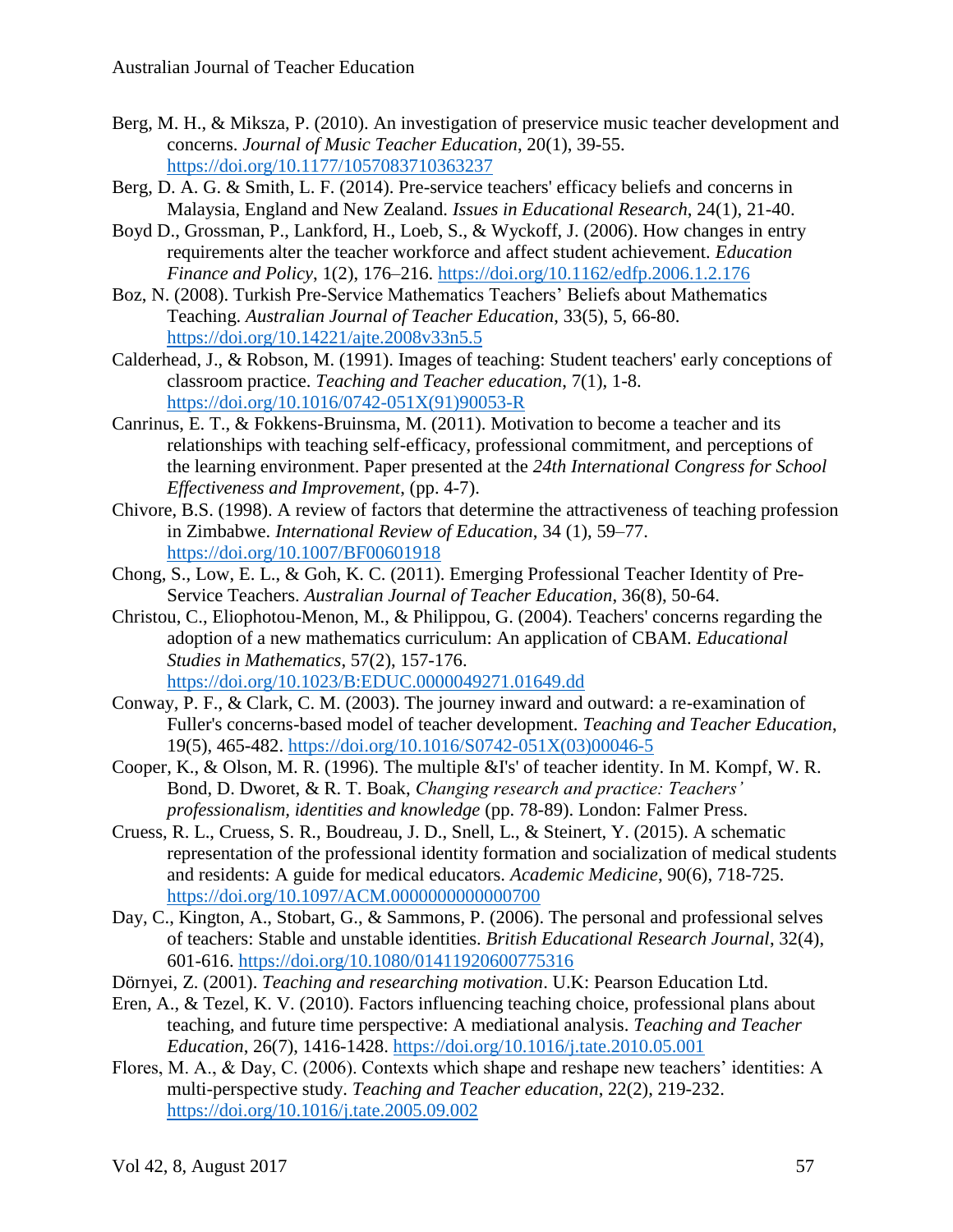- Fokkens-Bruinsma, M., & Canrinus, E. T. (2012). The factors influencing teaching (FIT)-choice scale in a Dutch teacher education program. *Asia-Pacific Journal of Teacher Education*, 40(3), 249-269.<https://doi.org/10.1080/1359866X.2012.700043>
- Freese, A. (2006). Reframing one's teaching: Discovering our teacher selves through reflection and inquiry. *Teaching and Teacher Education*, 22, 110–119. <https://doi.org/10.1016/j.tate.2005.07.003>
- Fuller, F. F. (1969). Concerns of teachers: A developmental conceptualization. *American Educational Research Journal*, 207-226. <https://doi.org/10.3102/00028312006002207>
- Fuller, F. F., Parsons, J. S., & Watkins, J. E. (1974). Concerns of teachers: Research and reconceptualization. Paper presented at the Annual Meeting of the American Education Association, Chicago, IL. Retrieved from<http://files.eric.ed.gov/fulltext/ED091439.pdf>
- Fuller, F., & Brown, O. (1975). Becoming a teacher. In K. Ryan (Ed.), *Teacher Education* (74th Yearbook of the National Society for the Study of Education, Part II, pp. 25-52). Chicago: University of Chicago Press.
- Hargreaves L, Cunningham M, Everton T, Hansen A, Hopper B, McIntyre D, Maddock M, Mukherjee M, Pell T, Rouse M, Turner P, & Wilson L. (2006). The Status of Teachers and The Teaching Profession: Views from Inside and Outside the Profession Interim Findings from the Teacher Status Project. DfES Research Report RR755, Nottingham: England.

[http://webarchive.nationalarchives.gov.uk/20130401151715/http://www.education.gov.u](http://webarchive.nationalarchives.gov.uk/20130401151715/http:/www.education.gov.uk/publications/eOrderingDownload/RR755.pdf) [k/publications/eOrderingDownload/RR755.pdf](http://webarchive.nationalarchives.gov.uk/20130401151715/http:/www.education.gov.uk/publications/eOrderingDownload/RR755.pdf)

- Hayes, S. (1990). Students' reasons for entering the educational profession [Research report]. Oklahoma: Northwestern Oklahoma State University. Retrieved from <http://files.eric.ed.gov/fulltext/ED366234.pdf>
- Jalongo, M. R., & Heider, K. (2006). Editorial teacher attrition: An issue of national concern. *Early Childhood Education Journal*, 33(6), 379-380. [https://doi.org/10.1007/s10643-006-](https://doi.org/10.1007/s10643-006-0122-y) [0122-y](https://doi.org/10.1007/s10643-006-0122-y)
- Jeong, K. O. (2016). A Study on Korean EFL Pre-Service Teachers' Motivations in Choosing Teaching as a Career*. In 2016 International Conference on Platform Technology and Service* (PlatCon) (pp. 1-4). IEEE. http://dx.doi.org/10.1109/PlatCon.2016.7456779
- Johnson, S. M. (1986). Incentives for Teachers: What Motivates, What Matters. *Educational Administration Quarterly*, 22(3), 54-79. <https://doi.org/10.1177/0013161X86022003003>
- Kagan, D. M. (1992). Professional Growth Among Preservice and Beginning Teachers. *Review of Educational Research*, 62(2), 129-169. <https://doi.org/10.3102/00346543062002129>
- Kılınç, A., Watt, H. M., & Richardson, P. W. (2012). Factors influencing teaching choice in Turkey. *Asia-Pacific Journal of Teacher Education*, 40(3), 199-226. <https://doi.org/10.1080/1359866X.2012.700048>
- Kırkgöz, Y. (2007). English language teaching in Turkey policy changes and their implementations. *RELC Journal*, 38(2), 216-228. <https://doi.org/10.1177/0033688207079696>
- Korthagen, F. A., Kessels, J., Koster, B., Lagerwerf, B., & Wubbels, T. (2001). *Linking practice and theory: The pedagogy of realistic teacher education*. London: Routledge.
- Kyriacou, C., & Coulthard, M. (2000). Undergraduates' views of teaching as a career choice. *Journal of Education for Teaching: International Research and Pedagogy*, 26(2), 117- 126. <https://doi.org/10.1080/02607470050127036>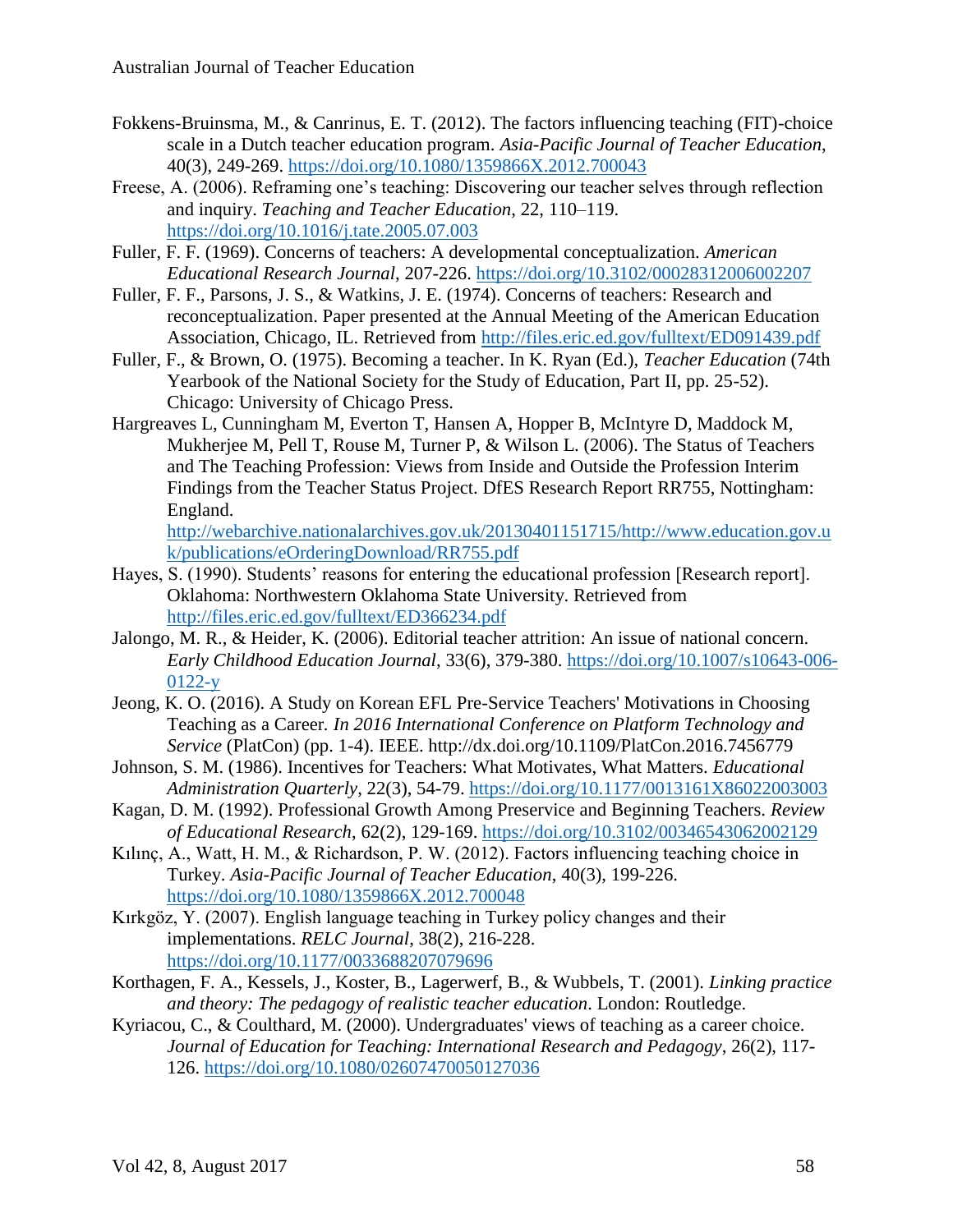- Lindell, M. K., & Whitney, D. J. (2001). Accounting for common method variance in crosssectional research designs. *Journal of Applied Psychology*, 86(1), 114-121. <https://doi.org/10.1037/0021-9010.86.1.114>
- Mahalingappa, L. J., & Polat, N. (2013). English language teacher education in Turkey: policy vs academic standards. *European Journal of Higher Education*, 3(4), 371-383. <https://doi.org/10.1080/21568235.2013.832348>
- Manuel, J., & Hughes, J. (2006). 'It has always been my dream': exploring pre-service teachers' motivations for choosing to teach. *Teacher Development*, 10(01), 5-24. <https://doi.org/10.1080/13664530600587311>
- Marso, R. N., & Pigge, F. L. (1989). The influence of preservice training and teaching experience upon attitude and concerns about teaching. *Teaching and Teacher Education*, 5(1), 33-41. [https://doi.org/10.1016/0742-051X\(89\)90017-6](https://doi.org/10.1016/0742-051X%2889%2990017-6)
- Miles, M. B., & Huberman, A. M. (1994). *Qualitative Data Analysis: An Expanded Sourcebook*. Beverly Hills: Sage.
- MONE. (2017) http://www.mebpersonel.com/haber/2017-subat-ogretmen-atamalari-brans-bransogretmen-ihtiyaclari-h209916.html
- Moran, A., Kilpatrick, R., Abbot, L., Dallat, J. & McClune, B., (2001). Training to teach; Motivating factors and implications for recruitment. *Evaluation and Research in Education*. 15(1),17-32.<https://doi.org/10.1080/09500790108666980>
- Morgan, B. (2004). Teacher identity as pedagogy: Towards a field-internal conceptualisation in bilingual and second language education. *International Journal of Bilingual Education and Bilingualism*, 7(2-3), 172-188. doi:10.1080/136700504086678078
- Mukminin, A. M., Rosmiati, M.A. & Ariyanti, T. (2016). Student Teachers' Reasons for Choosing a Teacher Education Program at One Public University in Indonesia and Policy Implications. *The Online Journal of New Horizons in Education*, 6 (4), 187-194.
- Neves de Jesus, S., & Lens, W. (2005). An integrated model for the study of teacher motivation. *Applied Psychology*, 54(1), 119-134.<https://doi.org/10.1111/j.1464-0597.2005.00199.x>
- Organisation for Economic Co-operation and Development. (2005). Teachers matter: Attracting, developing and retaining effective teachers, Paris: OECD Publishing.
- Olsen, B. (2008). How reasons for entry into the profession illuminate teacher identity development. *Teacher Education Quarterly*, 23-40.
- Ramsey, G. A. (2000). *Quality matters: Revitalising teaching: critical times, critical choices*. Report of the Review of Teacher Education. New South Wales: NSW Department of Education and Training.
- Reeves, C. K., & Kazelskis, R. (1985). Concerns of preservice and in-service teachers. *The Journal of Educational Research*, 78(5), 267-271. <https://doi.org/10.1080/00220671.1985.10885614>
- Richardson, P.W., & Watt, H.M. (2005). 'I've decided to become a teacher': Influences on career change. *Teaching and Teacher Education*, 21(5), 475-489. <https://doi.org/10.1080/13598660500480290>
- Sachs, J. (2005). Teacher professional standards: A policy strategy to control, regulate or enhance the teaching profession?. In N. Bascia, A. Cumming,A. Datnow, K. Leithwood, & D. Livingstone (Eds), *International handbook of educational policy* (pp. 579-592). Netherlands: Springer. [https://doi.org/10.1007/1-4020-3201-3\\_29](https://doi.org/10.1007/1-4020-3201-3_29)
- Sheridan, L. D. (2013). Changes in Pre-service Teachers Perceptions' of Teacher Qualities: Development from Egocentric to Student Centric. *Australian Journal of Teacher Education*, 38(9), 55-75.<https://doi.org/10.14221/ajte.2013v38n9.2>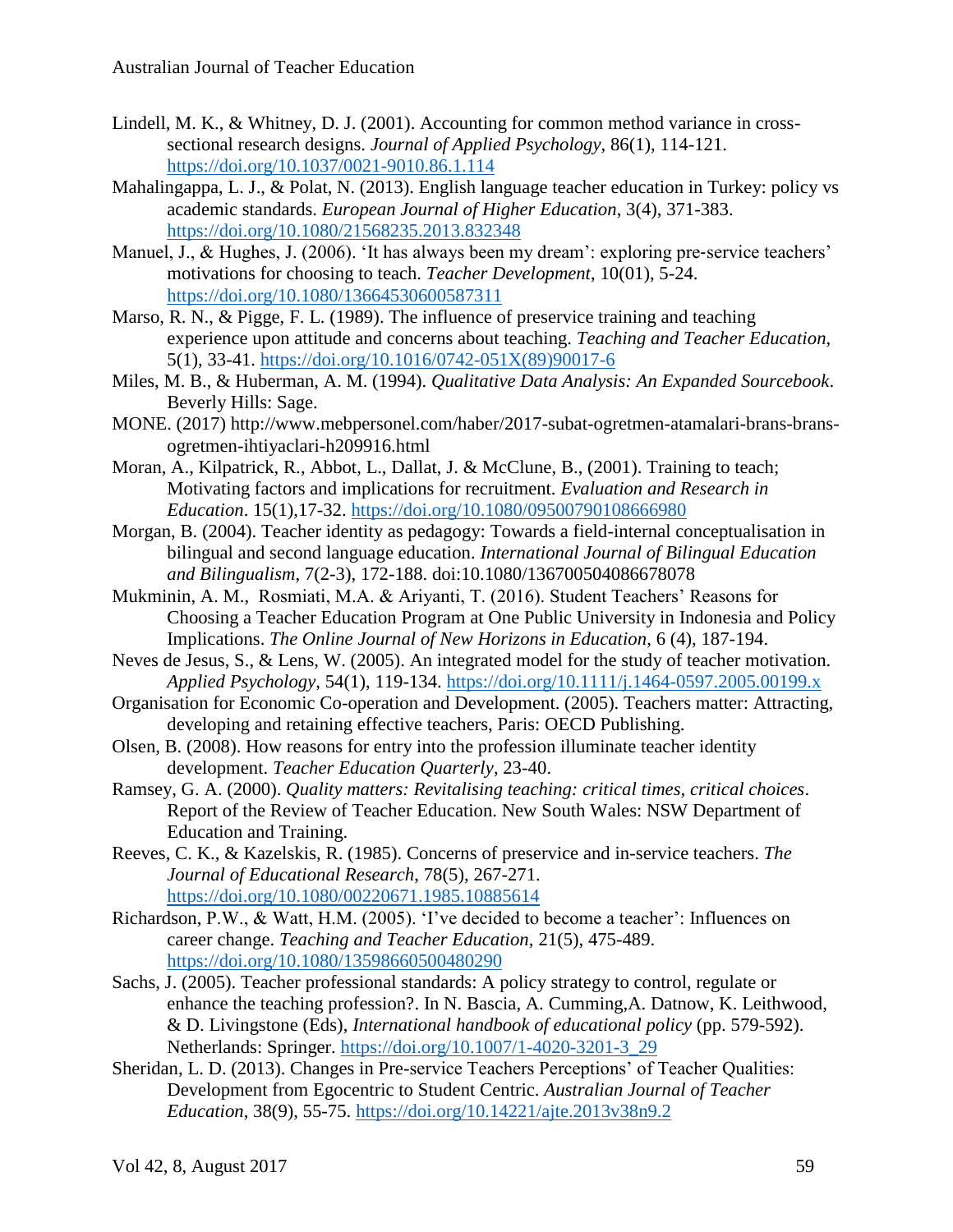- Sinclair, C. (2008). Initial and changing student teacher motivation and commitment to teaching. *Asia*‐*Pacific Journal of Teacher Education*, 36(2), 79-104. <https://doi.org/10.1080/13598660801971658>
- Sinclair, C., Dowson, M., & McInerney, D.M. (2006). Motivations to teach: Psychometric perspectives across the first semester of teacher education. *Teachers College Record*, 108, 1132–54. <https://doi.org/10.1111/j.1467-9620.2006.00688.x>
- Smith, L. F., Corkery, G., Buckley, J., & Calvert, A. (2013). Changes in secondary school preservice teachers' concerns about teaching in New Zealand. *Journal of Teacher Education*, 64(1), 60-74.<https://doi.org/10.1177/0022487112449019>
- Song, J. (2016). Emotions and Language Teacher Identity: Conflicts, Vulnerability, and Transformation. *TESOL Quarterly*, 50(3), 631-654.<https://doi.org/10.1002/tesq.312>
- Spittle, M., Jackson, K., & Casey, M. (2009). Applying self-determination theory to understand the motivation for becoming a physical education teacher. *Teaching and Teacher Education*, 25(1), 190-197.<https://doi.org/10.1016/j.tate.2008.07.005>
- Stair, K., Warner, W., & Moore, G. (2012). Identifying concerns of pre-service and in-service teachers in agriculture education. *Journal of Agricultural Education*. 53(2). 153-164. <https://doi.org/10.5032/jae.2012.02153>
- Stripling, C., Ricketts, J. C., Roberts, T. G., & Harlin, J. F. (2008). Pre-service Agricultural Education Teachers' Sense of Teaching Self-Efficacy. *Journal of Agricultural Education*, 49(4), 120-135. <https://doi.org/10.5032/jae.2008.04120>
- Topkaya, E. Z., & Uztosun, M. S. (2012). Choosing teaching as a career: Motivations of preservice English teachers in Turkey. *Journal of Language Teaching and Research*, 3(1), 126-134. doi:10.4304/jltr.3.1.126-134 <https://doi.org/10.4304/jltr.3.1.126-134>
- Varghese, M., Morgan, B., Johnston, B. & Johnson, K. A. (2005) Theorizing language teacher identity: three perspectives and beyond. *Journal of Language, Identity, and Education*, 4(1), 21–44. [https://doi.org/10.1207/s15327701jlie0401\\_2](https://doi.org/10.1207/s15327701jlie0401_2)
- Veenman, S. (1984). Perceived problems of beginning teachers. *Review of Educational Research*, 54(2), 143-178.<https://doi.org/10.3102/00346543054002143>
- Wang, H. H. & Fwu, B. J. (2002). 'A Back-up Choice' or Not? Pre-service graduate students' views of choosing teaching as a career in Taiwan. *International Education Journal*. 3(1), 33-46.
- Watt, H. M., & Richardson, P. W. (2007). Motivational factors influencing teaching as a career choice: Development and validation of the FIT-Choice scale. *The Journal of Experimental Education*, 75(3), 167-202.<https://doi.org/10.3200/JEXE.75.3.167-202>
- Watt, H. M., & Richardson, P. W. (2008). Motivations, perceptions, and aspirations concerning teaching as a career for different types of beginning teachers. *Learning and Instruction*, 18(5), 408-428.<https://doi.org/10.1016/j.learninstruc.2008.06.002>
- Webb, S. A. (2015). Professional identity and social work. New Directions in Critical Sociology and Social Work: Identity, Narratives and Praxis. *The 5th International Conference on Sociology and Social Work*, (August), UK.
- Weinstein, C. S. (1990). Prospective elementary teachers' beliefs about teaching: Implications for teacher education. *Teaching and Teacher Education*, 6(3), 279-290. [https://doi.org/10.1016/0742-051X\(90\)90019-2](https://doi.org/10.1016/0742-051X%2890%2990019-2)
- Yong, B. C. S. (1995). Teacher trainees' motives for entering into a teaching career in Brunei Darussalam. *Teaching and Teacher Education*, 11(3), 275-280. [https://doi.org/10.1016/0742-051X\(94\)00023-Y](https://doi.org/10.1016/0742-051X%2894%2900023-Y)